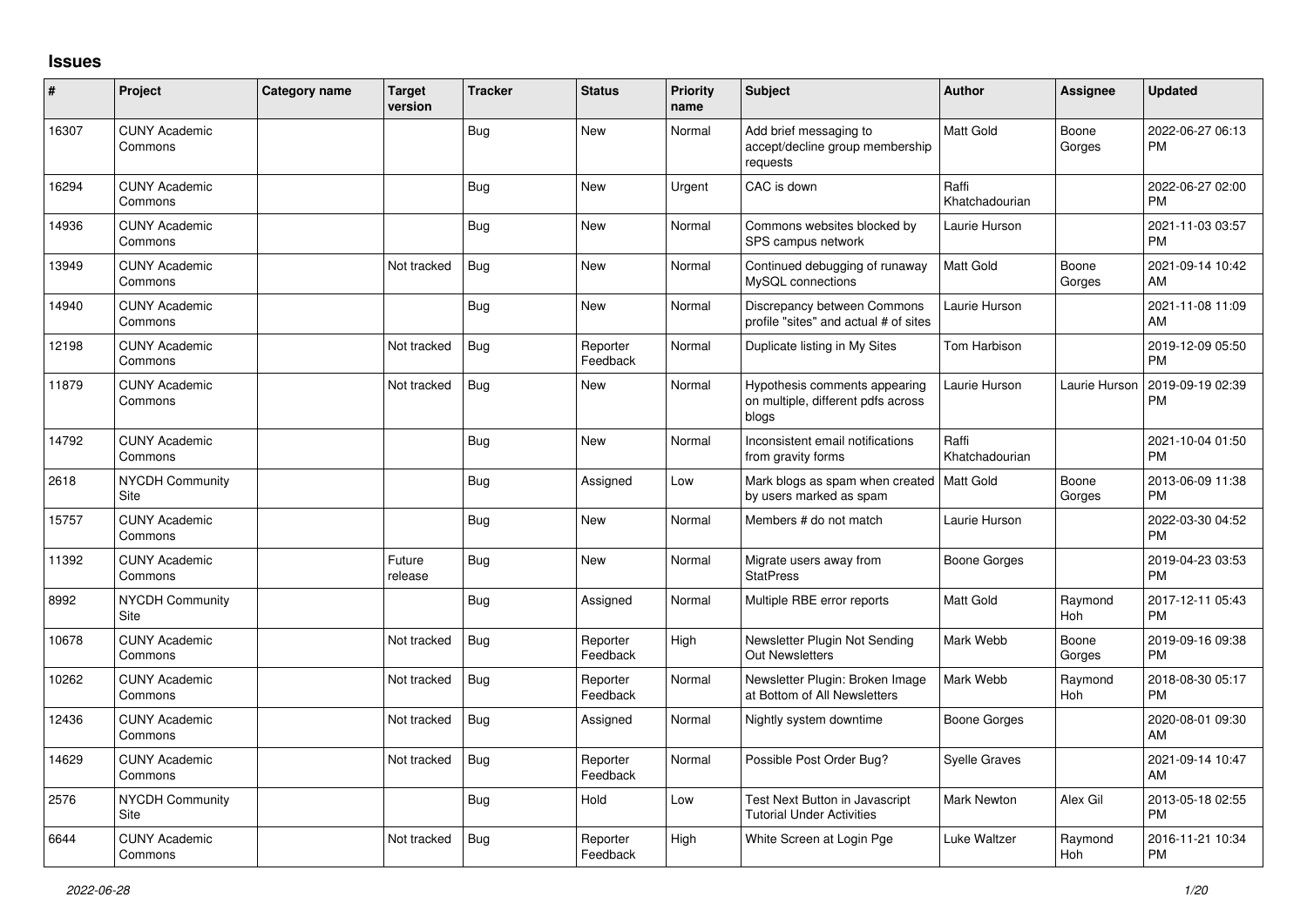| #     | Project                         | <b>Category name</b>       | Target<br>version | <b>Tracker</b> | <b>Status</b>        | <b>Priority</b><br>name | <b>Subject</b>                                                                            | <b>Author</b>       | <b>Assignee</b>     | <b>Updated</b>                |
|-------|---------------------------------|----------------------------|-------------------|----------------|----------------------|-------------------------|-------------------------------------------------------------------------------------------|---------------------|---------------------|-------------------------------|
| 4972  | <b>CUNY Academic</b><br>Commons | Analytics                  | Not tracked       | <b>Bug</b>     | <b>New</b>           | Normal                  | <b>Newsletter Analytics</b>                                                               | Stephen Real        | Matt Gold           | 2015-12-09 12:54<br><b>PM</b> |
| 7022  | <b>CUNY Academic</b><br>Commons | Announcements              | Future<br>release | Bug            | <b>New</b>           | Normal                  | Sitewide announcements should<br>be displayed on, and dismissable<br>from, mapped domains | <b>Boone Gorges</b> | Boone<br>Gorges     | 2018-03-22 10:18<br>AM        |
| 5691  | <b>CUNY Academic</b><br>Commons | <b>Blogs (BuddyPress)</b>  | Future<br>release | Bug            | Assigned             | High                    | Differing numbers on Sites display   Matt Gold                                            |                     | Raymond<br>Hoh      | 2016-06-13 01:37<br><b>PM</b> |
| 11243 | <b>CUNY Academic</b><br>Commons | BuddyPress (misc)          | Future<br>release | <b>Bug</b>     | <b>New</b>           | Normal                  | Audit bp-custom.php                                                                       | Raymond Hoh         | Raymond<br>Hoh      | 2022-04-26 11:59<br>AM        |
| 9060  | <b>CUNY Academic</b><br>Commons | Commons In A Box           | Not tracked       | <b>Bug</b>     | Hold                 | Normal                  | Problems with CBox image library<br>/ upload                                              | Lisa Rhody          | Raymond<br>Hoh      | 2018-01-10 03:26<br><b>PM</b> |
| 11556 | <b>CUNY Academic</b><br>Commons | Courses                    | Not tracked       | Bug            | Reporter<br>Feedback | Normal                  | Instructor name given in course<br>listing                                                | Tom Harbison        |                     | 2019-06-25 04:12<br><b>PM</b> |
| 12438 | <b>CUNY Academic</b><br>Commons | Courses                    | Not tracked       | <b>Bug</b>     | <b>New</b>           | Normal                  | Site appearing twice                                                                      | Laurie Hurson       | Boone<br>Gorges     | 2020-02-18 01:34<br><b>PM</b> |
| 16199 | <b>CUNY Academic</b><br>Commons | <b>Directories</b>         | 2.0.2             | <b>Bug</b>     | <b>New</b>           | Normal                  | Removed "Semester" Filter from<br><b>Courses Directory</b>                                | Laurie Hurson       | Boone<br>Gorges     | 2022-06-14 11:36<br>AM        |
| 14496 | <b>CUNY Academic</b><br>Commons | Domain Mapping             | Future<br>release | Bug            | <b>New</b>           | Normal                  | Mapped domain SSO uses<br>third-party cookies                                             | Raymond Hoh         | Raymond<br>Hoh      | 2021-05-24 04:03<br><b>PM</b> |
| 11971 | <b>CUNY Academic</b><br>Commons | <b>Email Notifications</b> | Future<br>release | Bug            | Reporter<br>Feedback | Low                     | Pictures obscured in emailed post<br>notifications                                        | Marilyn Weber       | Raymond<br>Hoh      | 2019-11-21 01:14<br><b>PM</b> |
| 9979  | <b>CUNY Academic</b><br>Commons | <b>Email Notifications</b> | Not tracked       | Bug            | Reporter<br>Feedback | Normal                  | Reports of slow email activation<br>emails                                                | <b>Matt Gold</b>    | Boone<br>Gorges     | 2018-08-29 09:40<br><b>PM</b> |
| 6749  | <b>CUNY Academic</b><br>Commons | Events                     | Future<br>release | <b>Bug</b>     | <b>New</b>           | Low                     | BPEO iCal request can trigger<br>very large number of DB queries                          | Boone Gorges        | Raymond<br>Hoh      | 2016-11-15 10:09<br><b>PM</b> |
| 4438  | <b>CUNY Academic</b><br>Commons | Events                     | Future<br>release | Bug            | Assigned             | Normal                  | Events Calendar - Export<br><b>Recurring Events</b>                                       | scott voth          | Daniel Jones        | 2016-05-23 04:25<br><b>PM</b> |
| 5317  | <b>CUNY Academic</b><br>Commons | Group Blogs                | Not tracked       | <b>Bug</b>     | Reporter<br>Feedback | Normal                  | Notifications of New Post Didn't<br>Come                                                  | Luke Waltzer        | Samantha<br>Raddatz | 2016-03-21 10:41<br><b>PM</b> |
| 9835  | <b>CUNY Academic</b><br>Commons | Group Forums               | Future<br>release | <b>Bug</b>     | Assigned             | Normal                  | add a "like" function?                                                                    | Marilyn Weber       | <b>Erik Trainer</b> | 2018-06-05 01:49<br><b>PM</b> |
| 13328 | <b>CUNY Academic</b><br>Commons | Group Forums               | Not tracked       | <b>Bug</b>     | Reporter<br>Feedback | Normal                  | cross-posting in two related<br>groups                                                    | Marilyn Weber       | Raymond<br>Hoh      | 2020-09-15 10:39<br><b>PM</b> |
| 7928  | <b>CUNY Academic</b><br>Commons | Group Forums               | Not tracked       | <b>Bug</b>     | <b>New</b>           | Normal                  | Duplicate Forum post                                                                      | Luke Waltzer        | Raymond<br>Hoh      | 2017-04-11 09:27<br><b>PM</b> |
| 13457 | <b>CUNY Academic</b><br>Commons | Group Forums               | 2.0.2             | <b>Bug</b>     | <b>New</b>           | High                    | Forum post not sending<br>notifications                                                   | Filipa Calado       | Raymond<br>Hoh      | 2022-06-14 11:36<br>AM        |
| 5268  | <b>CUNY Academic</b><br>Commons | Group Forums               | Future<br>release | Bug            | Assigned             | Normal                  | Long-time to post to multiple<br>groups                                                   | Luke Waltzer        | Daniel Jones        | 2016-09-07 06:31<br><b>PM</b> |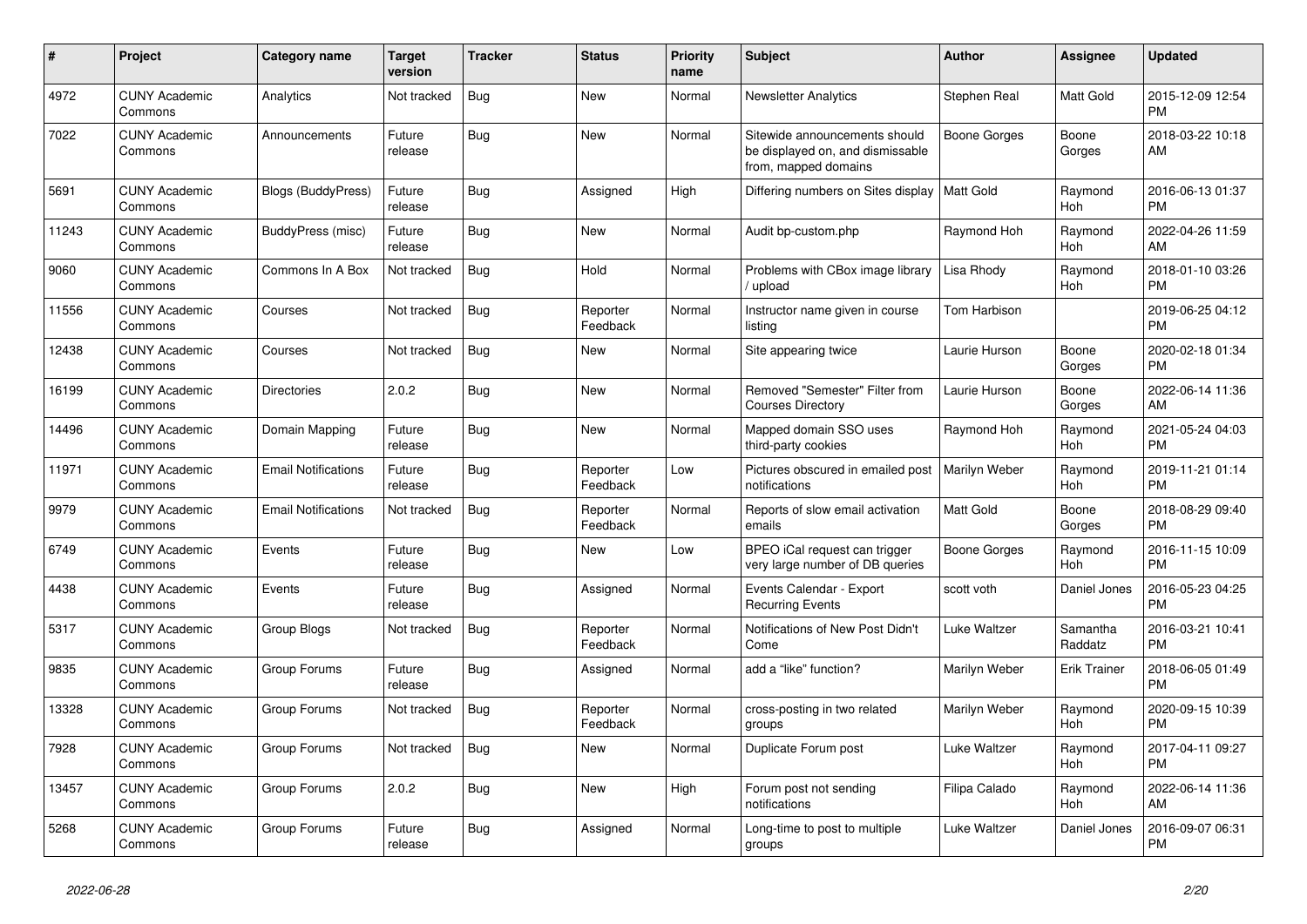| #     | Project                         | <b>Category name</b> | <b>Target</b><br>version | <b>Tracker</b> | <b>Status</b>                       | <b>Priority</b><br>name | <b>Subject</b>                                                            | <b>Author</b>           | <b>Assignee</b>       | <b>Updated</b>                |
|-------|---------------------------------|----------------------|--------------------------|----------------|-------------------------------------|-------------------------|---------------------------------------------------------------------------|-------------------------|-----------------------|-------------------------------|
| 3419  | <b>CUNY Academic</b><br>Commons | Group Invitations    | 1.6.14                   | <b>Bug</b>     | Testing<br>Required                 | Normal                  | Neatening the display of<br>messages on group requests                    | <b>Matt Gold</b>        | Boone<br>Gorges       | 2014-09-01 09:29<br><b>PM</b> |
| 16296 | <b>CUNY Academic</b><br>Commons | Home Page            | 2.0.2                    | <b>Bug</b>     | Staged for<br>Production<br>Release | Normal                  | "Visit Profile" link on Member<br>Directory page doesn't work<br>properly | Raymond Hoh             | Raymond<br>Hoh        | 2022-06-24 07:54<br><b>PM</b> |
| 6995  | <b>CUNY Academic</b><br>Commons | Home Page            | Not tracked              | <b>Bug</b>     | Assigned                            | Normal                  | member filter on homepage not<br>working                                  | Matt Gold               | Raymond<br>Hoh        | 2016-12-11 09:46<br><b>PM</b> |
| 16306 | <b>CUNY Academic</b><br>Commons | Messages             | 2.0.2                    | Bug            | Assigned                            | Normal                  | Confusing messaging on send<br>message page                               | Matt Gold               | Raymond<br>Hoh        | 2022-06-27 08:09<br><b>PM</b> |
| 4535  | <b>CUNY Academic</b><br>Commons | My Commons           | Future<br>release        | Bug            | New                                 | Low                     | My Commons filter issue                                                   | scott voth              | Raymond<br>Hoh        | 2015-09-01 11:17<br>AM        |
| 8440  | <b>CUNY Academic</b><br>Commons | Onboarding           | Not tracked              | <b>Bug</b>     | <b>New</b>                          | Normal                  | Create Test Email Accounts for<br><b>Onboarding Project</b>               | Stephen Real            | Stephen Real          | 2017-08-01 09:49<br><b>PM</b> |
| 10794 | <b>CUNY Academic</b><br>Commons | Performance          | Not tracked              | <b>Bug</b>     | New                                 | Normal                  | Memcached connection<br>occasionally breaks                               | Boone Gorges            | Boone<br>Gorges       | 2018-12-06 03:30<br><b>PM</b> |
| 15242 | <b>CUNY Academic</b><br>Commons | Performance          | Not tracked              | <b>Bug</b>     | Reporter<br>Feedback                | Normal                  | Slugist site                                                              | Raffi<br>Khatchadourian | Boone<br>Gorges       | 2022-02-07 11:14<br>AM        |
| 14908 | <b>CUNY Academic</b><br>Commons | Performance          |                          | Bug            | New                                 | Normal                  | Stale object cache on cdev                                                | Raymond Hoh             | Boone<br>Gorges       | 2021-12-07 09:45<br>AM        |
| 5827  | <b>CUNY Academic</b><br>Commons | Public Portfolio     | Future<br>release        | Bug            | Assigned                            | Normal                  | Academic Interests square<br>bracket links not working                    | scott voth              | Chris Stein           | 2016-08-11 11:59<br><b>PM</b> |
| 6671  | <b>CUNY Academic</b><br>Commons | Reply By Email       | Not tracked              | <b>Bug</b>     | Assigned                            | Normal                  | "Post too often" RBE error<br>message                                     | Matt Gold               | Raymond<br>Hoh        | 2016-11-11 09:55<br>AM        |
| 13430 | <b>CUNY Academic</b><br>Commons | Reply By Email       | Not tracked              | <b>Bug</b>     | New                                 | Normal                  | Delay in RBE                                                              | Luke Waltzer            | Raymond<br>Hoh        | 2020-10-13 11:16<br>AM        |
| 8991  | <b>CUNY Academic</b><br>Commons | Reply By Email       | Not tracked              | <b>Bug</b>     | Hold                                | Normal                  | RBE duplicate email message<br>issue                                      | <b>Matt Gold</b>        | Raymond<br>Hoh        | 2018-02-18 08:53<br><b>PM</b> |
| 16177 | <b>CUNY Academic</b><br>Commons | Reply By Email       |                          | Bug            | <b>New</b>                          | Normal                  | Switch to Inbound mode for RBE                                            | Raymond Hoh             | Raymond<br><b>Hoh</b> | 2022-05-30 04:32<br><b>PM</b> |
| 13331 | <b>CUNY Academic</b><br>Commons | Site cloning         | Future<br>release        | <b>Bug</b>     | <b>New</b>                          | Normal                  | Combine Site Template and<br>Clone operations                             | Boone Gorges            | Jeremy Felt           | 2021-11-19 12:39<br><b>PM</b> |
| 5488  | <b>CUNY Academic</b><br>Commons | Social Paper         | Future<br>release        | Bug            | New                                 | Normal                  | Add a "last edited by" field to<br>Social Paper group directories         | Boone Gorges            |                       | 2016-04-21 10:05<br><b>PM</b> |
| 5282  | <b>CUNY Academic</b><br>Commons | Social Paper         | Future<br>release        | Bug            | New                                 | Normal                  | Replying via email directs to<br>paper but not individual comment.        | Marilyn Weber           | Raymond<br>Hoh        | 2016-03-02 01:48<br><b>PM</b> |
| 7981  | <b>CUNY Academic</b><br>Commons | Social Paper         | Future<br>release        | Bug            | New                                 | Normal                  | Social Paper comments should<br>not go to spam                            | Luke Waltzer            | Boone<br>Gorges       | 2018-04-16 03:52<br><b>PM</b> |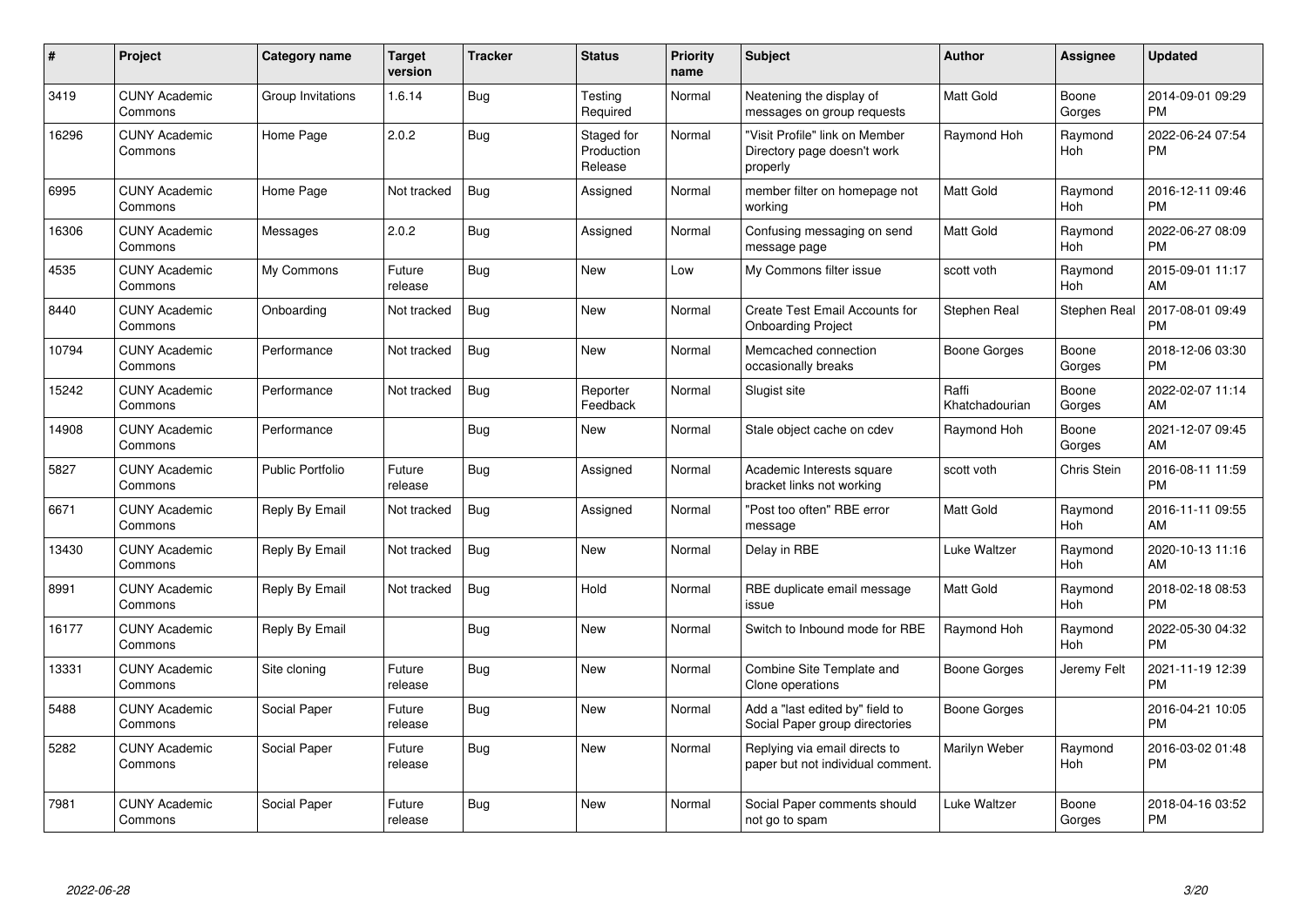| #     | Project                         | <b>Category name</b>     | <b>Target</b><br>version | <b>Tracker</b> | <b>Status</b>        | <b>Priority</b><br>name | <b>Subject</b>                                                                                               | <b>Author</b>           | <b>Assignee</b>     | <b>Updated</b>                |
|-------|---------------------------------|--------------------------|--------------------------|----------------|----------------------|-------------------------|--------------------------------------------------------------------------------------------------------------|-------------------------|---------------------|-------------------------------|
| 7663  | <b>CUNY Academic</b><br>Commons | Social Paper             | Future<br>release        | <b>Bug</b>     | <b>New</b>           | Normal                  | Social Paper notifications not<br>formatted correctly on secondary<br>sites                                  | <b>Boone Gorges</b>     | Boone<br>Gorges     | 2018-04-16 03:52<br><b>PM</b> |
| 4661  | <b>CUNY Academic</b><br>Commons | <b>User Experience</b>   | Future<br>release        | Bug            | Assigned             | Normal                  | Simplify Events text                                                                                         | <b>Matt Gold</b>        | Samantha<br>Raddatz | 2015-10-02 09:06<br><b>PM</b> |
| 8675  | <b>CUNY Academic</b><br>Commons | <b>User Onboarding</b>   | Future<br>release        | <b>Bug</b>     | Reporter<br>Feedback | Low                     | Add new User search screen calls<br>for the input of email address but<br>doesn't work with one              | Paul Hebert             | Boone<br>Gorges     | 2017-10-11 11:17<br>AM        |
| 14483 | <b>CUNY Academic</b><br>Commons | WordPress - Media        | Not tracked              | <b>Bug</b>     | Reporter<br>Feedback | Normal                  | Wordpress PDF Embed Stopped<br>Working after JITP Media Clone                                                | Patrick DeDauw          | Boone<br>Gorges     | 2021-05-20 01:51<br><b>PM</b> |
| 14113 | <b>CUNY Academic</b><br>Commons | WordPress (misc)         | Future<br>release        | Bug            | Hold                 | Normal                  | Block Editor Not Working on this<br>page - Json error                                                        | scott voth              | Boone<br>Gorges     | 2021-03-05 11:01<br>AM        |
| 2167  | <b>CUNY Academic</b><br>Commons | WordPress (misc)         | Future<br>release        | Bug            | Assigned             | Normal                  | <b>CAC-Livestream Plugin Issues</b>                                                                          | Michael Smith           | Dominic<br>Giglio   | 2015-01-02 03:06<br><b>PM</b> |
| 6755  | <b>CUNY Academic</b><br>Commons | WordPress (misc)         | Future<br>release        | <b>Bug</b>     | <b>New</b>           | Normal                  | Cannot Deactivate Plugin                                                                                     | Laura Kane              |                     | 2016-11-16 01:12<br><b>PM</b> |
| 9346  | <b>CUNY Academic</b><br>Commons | WordPress (misc)         | Not tracked              | Bug            | New                  | Normal                  | Clone cetls.bmcc.cuny.edu for<br>development                                                                 | Owen Roberts            | Raymond<br>Hoh      | 2018-03-06 05:35<br><b>PM</b> |
| 16255 | <b>CUNY Academic</b><br>Commons | WordPress (misc)         |                          | <b>Bug</b>     | <b>New</b>           | Normal                  | Need to define 'MULTISITE'<br>constant in wp-config.php                                                      | Raymond Hoh             |                     | 2022-06-19 09:31<br>AM        |
| 4388  | <b>CUNY Academic</b><br>Commons | WordPress (misc)         | Future<br>release        | <b>Bug</b>     | Assigned             | Normal                  | Repeated request for<br>authentication.                                                                      | Alice.Lynn<br>McMichael | Raymond<br>Hoh      | 2015-08-11 07:35<br><b>PM</b> |
| 16245 | <b>CUNY Academic</b><br>Commons | WordPress (misc)         |                          | <b>Bug</b>     | Reporter<br>Feedback | Normal                  | Save Button missing on<br>WordPress Profile page                                                             | scott voth              | Raymond<br>Hoh      | 2022-06-16 03:09<br><b>PM</b> |
| 11024 | <b>CUNY Academic</b><br>Commons | WordPress (misc)         | Future<br>release        | <b>Bug</b>     | <b>New</b>           | Normal                  | Subsites should not show "you<br>should update your .htaccess<br>now" notice after permalink setting<br>save | <b>Boone Gorges</b>     |                     | 2019-01-28 01:35<br><b>PM</b> |
| 10040 | <b>CUNY Academic</b><br>Commons | WordPress (misc)         | Not tracked              | <b>Bug</b>     | Reporter<br>Feedback | Normal                  | User doesn't see full list of themes   Matt Gold                                                             |                         | Boone<br>Gorges     | 2018-07-25 10:12<br>AM        |
| 3939  | <b>CUNY Academic</b><br>Commons | <b>WordPress Plugins</b> | Future<br>release        | Bug            | Hold                 | Normal                  | Activity stream support for<br>Co-Authors Plus plugin                                                        | Raymond Hoh             | Raymond<br>Hoh      | 2015-11-09 06:13<br><b>PM</b> |
| 11415 | <b>CUNY Academic</b><br>Commons | <b>WordPress Plugins</b> | Not tracked              | Bug            | Reporter<br>Feedback | Normal                  | <b>Blog Subscriptions in Jetpack</b>                                                                         | Laurie Hurson           |                     | 2019-05-14 10:34<br>AM        |
| 15516 | <b>CUNY Academic</b><br>Commons | <b>WordPress Plugins</b> |                          | <b>Bug</b>     | Reporter<br>Feedback | Normal                  | Can't publish or save draft of post<br>on wordpress.com                                                      | Raffi<br>Khatchadourian | Raymond<br>Hoh      | 2022-03-02 05:52<br>PM        |
| 11649 | <b>CUNY Academic</b><br>Commons | <b>WordPress Plugins</b> | 2.0.2                    | <b>Bug</b>     | In Progress          | Normal                  | CC license displayed on every<br>page                                                                        | Gina Cherry             | Raymond<br>Hoh      | 2022-06-14 11:36<br>AM        |
| 12573 | <b>CUNY Academic</b><br>Commons | <b>WordPress Plugins</b> | Future<br>release        | <b>Bug</b>     | New                  | Normal                  | CommentPress Core Issues                                                                                     | scott voth              |                     | 2020-03-24 04:32<br><b>PM</b> |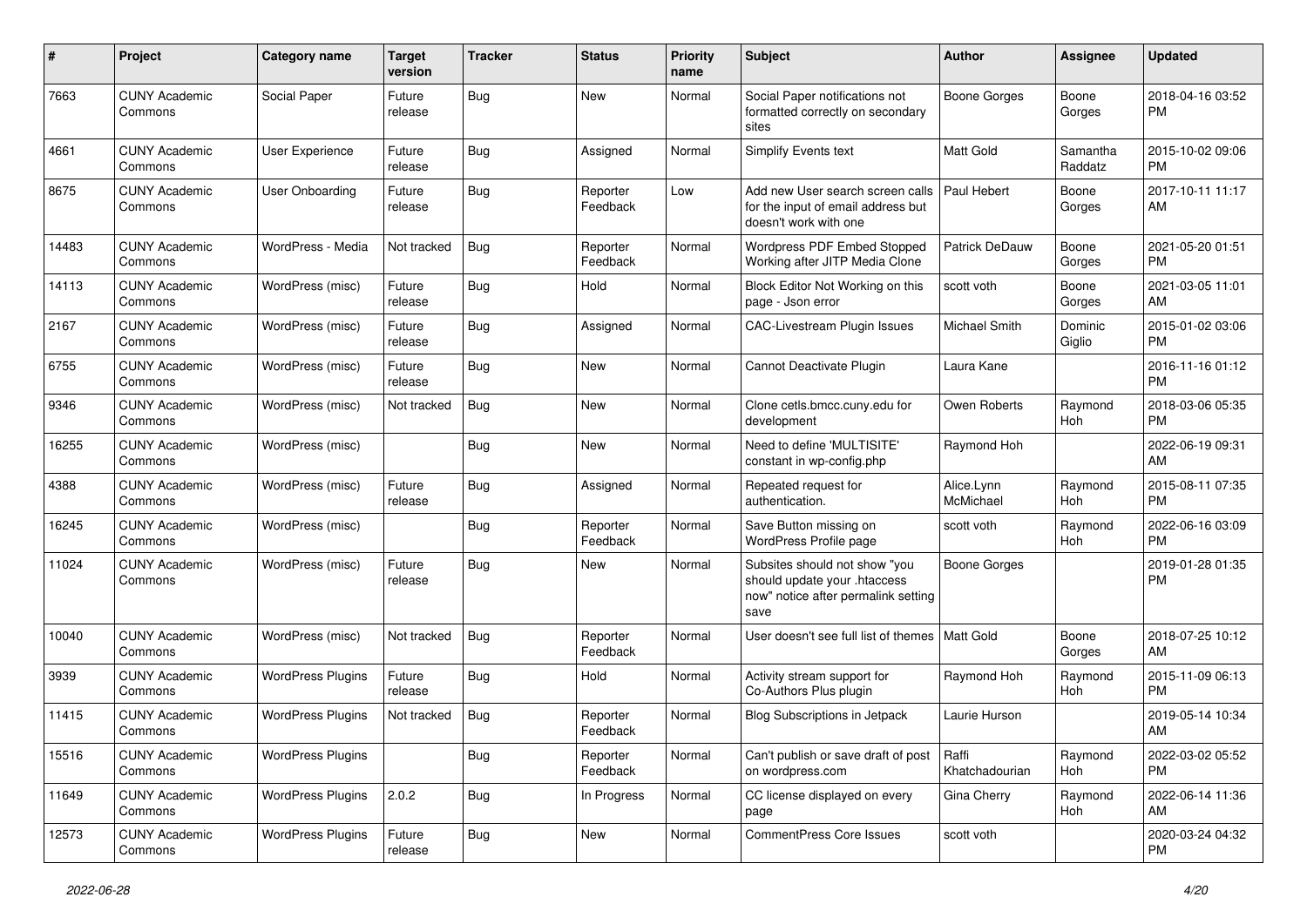| #     | Project                         | Category name            | <b>Target</b><br>version | <b>Tracker</b> | <b>Status</b>        | <b>Priority</b><br>name | <b>Subject</b>                                                                                | <b>Author</b>           | <b>Assignee</b>       | <b>Updated</b>                |
|-------|---------------------------------|--------------------------|--------------------------|----------------|----------------------|-------------------------|-----------------------------------------------------------------------------------------------|-------------------------|-----------------------|-------------------------------|
| 14987 | <b>CUNY Academic</b><br>Commons | <b>WordPress Plugins</b> | Future<br>release        | <b>Bug</b>     | <b>New</b>           | Normal                  | Elementor update causes<br>database freeze-up                                                 | Boone Gorges            | Boone<br>Gorges       | 2021-11-29 12:02<br><b>PM</b> |
| 9289  | <b>CUNY Academic</b><br>Commons | <b>WordPress Plugins</b> | Future<br>release        | <b>Bug</b>     | Reporter<br>Feedback | Normal                  | <b>Email Users Plugin</b>                                                                     | Laurie Hurson           | Boone<br>Gorges       | 2018-10-24 12:34<br><b>PM</b> |
| 11120 | <b>CUNY Academic</b><br>Commons | <b>WordPress Plugins</b> | Not tracked              | <b>Bug</b>     | Reporter<br>Feedback | Normal                  | Events Manager Events Not<br>Showing Up                                                       | Mark Webb               |                       | 2019-02-27 04:10<br><b>PM</b> |
| 6356  | <b>CUNY Academic</b><br>Commons | <b>WordPress Plugins</b> | Future<br>release        | <b>Bug</b>     | Reporter<br>Feedback | Low                     | Should Subscribe2 be<br>deprecated?                                                           | Luke Waltzer            |                       | 2017-03-20 12:20<br><b>PM</b> |
| 9515  | <b>CUNY Academic</b><br>Commons | <b>WordPress Plugins</b> | Not tracked              | <b>Bug</b>     | Reporter<br>Feedback | Normal                  | Text to Speech plugin - "More<br>Slowly" checkbox not working                                 | scott voth              | Boone<br>Gorges       | 2018-06-13 02:26<br><b>PM</b> |
| 9926  | <b>CUNY Academic</b><br>Commons | <b>WordPress Plugins</b> | Future<br>release        | <b>Bug</b>     | <b>New</b>           | Normal                  | twitter-mentions-as-comments<br>cron jobs can run long                                        | <b>Boone Gorges</b>     | Boone<br>Gorges       | 2018-10-24 12:34<br><b>PM</b> |
| 3691  | <b>CUNY Academic</b><br>Commons | <b>WordPress Plugins</b> | Future<br>release        | Bug            | New                  | Normal                  | <b>WPMU Domain Mapping</b><br>Debugging on cdev                                               | Raymond Hoh             | <b>Matt Gold</b>      | 2014-12-12 09:04<br>AM        |
| 10769 | <b>CUNY Academic</b><br>Commons | <b>WordPress Themes</b>  | Not tracked              | <b>Bug</b>     | Reporter<br>Feedback | Normal                  | 2011 Theme Sidebar                                                                            | Mark Webb               |                       | 2018-12-04 04:09<br><b>PM</b> |
| 12360 | <b>CUNY Academic</b><br>Commons | <b>WordPress Themes</b>  | Not tracked              | <b>Bug</b>     | Reporter<br>Feedback | Normal                  | site just says "DANTE We are<br>currently in maintenance mode,<br>please check back shortly." | Marilyn Weber           |                       | 2020-02-04 12:13<br><b>PM</b> |
| 2573  | <b>NYCDH Community</b><br>Site  |                          |                          | Feature        | Reporter<br>Feedback | Normal                  | Add dh nyc twitter list feed to site                                                          | <b>Mark Newton</b>      | <b>Matt Gold</b>      | 2013-05-16 11:42<br><b>PM</b> |
| 2571  | NYCDH Community<br>Site         |                          |                          | Feature        | Assigned             | Normal                  | Add Google custom search box to<br>homepage                                                   | <b>Mark Newton</b>      | Raymond<br><b>Hoh</b> | 2013-05-18 07:49<br><b>PM</b> |
| 16290 | <b>CUNY Academic</b><br>Commons |                          |                          | Feature        | Reporter<br>Feedback | Normal                  | Add Table Of Contents Block<br>plug-in                                                        | Raffi<br>Khatchadourian |                       | 2022-06-24 10:26<br>AM        |
| 2574  | NYCDH Community<br>Site         |                          |                          | Feature        | Assigned             | Normal                  | Add Way to Upload Files to<br>Groups                                                          | <b>Mark Newton</b>      | Raymond<br><b>Hoh</b> | 2013-05-18 07:46<br><b>PM</b> |
| 15613 | <b>CUNY Academic</b><br>Commons |                          | 2.0.2                    | Feature        | Reporter<br>Feedback | Normal                  | Adding "Passster" plugin                                                                      | Laurie Hurson           |                       | 2022-06-14 11:36<br>AM        |
| 15923 | <b>CUNY Academic</b><br>Commons |                          | Not tracked              | Feature        | Reporter<br>Feedback | Normal                  | <b>Bellows Plugin Adjustments</b>                                                             | Laurie Hurson           |                       | 2022-04-20 10:10<br>AM        |
| 12911 | <b>CUNY Academic</b><br>Commons |                          | Not tracked              | Feature        | <b>New</b>           | Normal                  | Block access to xmlrpc.php based<br>on User-Agent                                             | <b>Boone Gorges</b>     | Boone<br>Gorges       | 2020-06-09 05:12<br><b>PM</b> |
| 14394 | <b>CUNY Academic</b><br>Commons |                          | Not tracked              | Feature        | <b>New</b>           | Normal                  | Commons News Site - redesign                                                                  | scott voth              | scott voth            | 2021-09-14 10:46<br>AM        |
| 8837  | <b>CUNY Academic</b><br>Commons |                          | Not tracked              | Feature        | Assigned             | Normal                  | Create a form to request info from<br>people requesting premium<br>themes and plugins         | <b>Matt Gold</b>        | Marilyn<br>Weber      | 2017-11-14 03:35<br><b>PM</b> |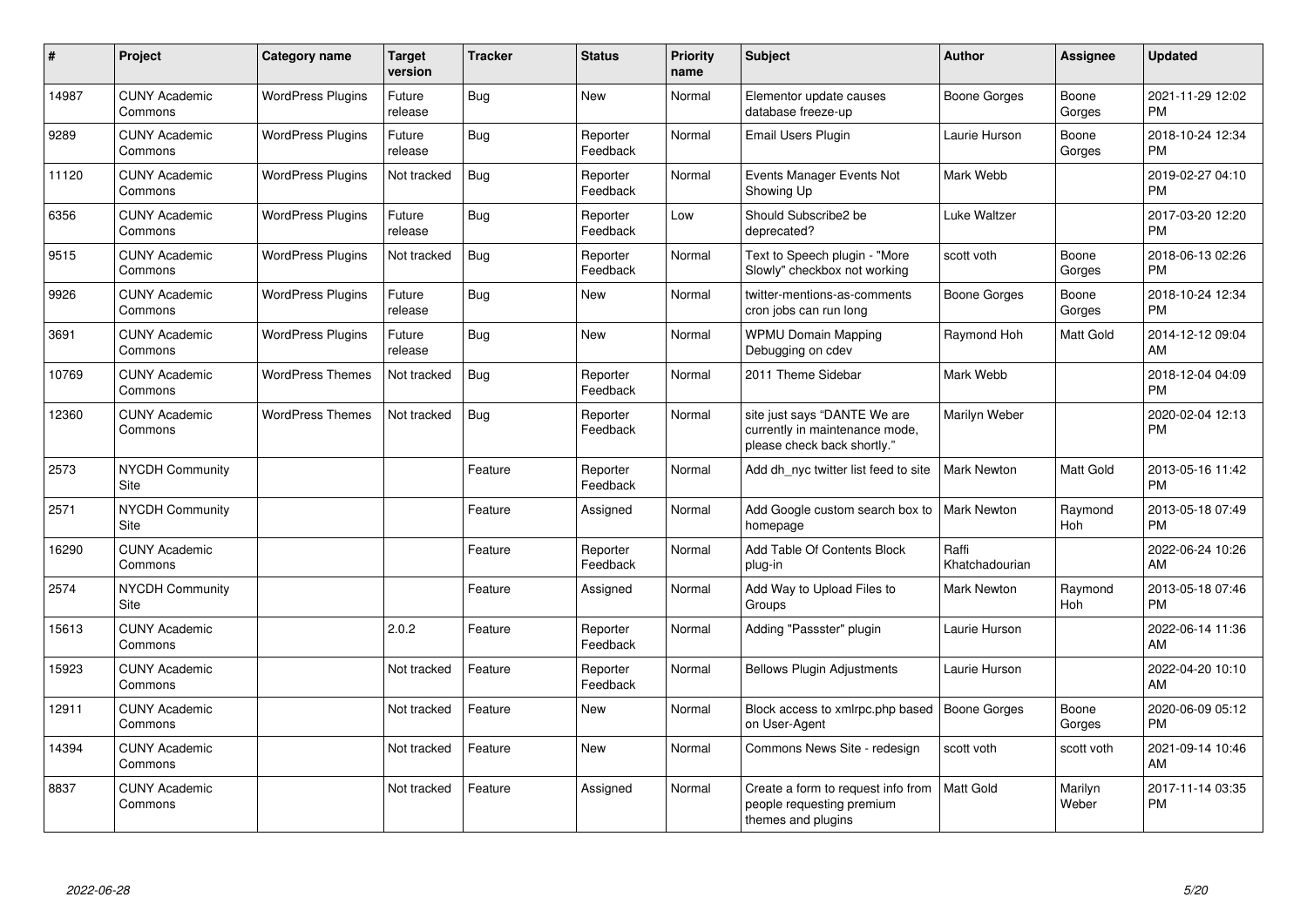| #     | Project                                                                 | <b>Category name</b> | <b>Target</b><br>version | <b>Tracker</b> | <b>Status</b>        | <b>Priority</b><br>name | <b>Subject</b>                                                                                                                               | <b>Author</b>          | <b>Assignee</b>     | <b>Updated</b>                |
|-------|-------------------------------------------------------------------------|----------------------|--------------------------|----------------|----------------------|-------------------------|----------------------------------------------------------------------------------------------------------------------------------------------|------------------------|---------------------|-------------------------------|
| 12062 | AD/O365 Transition<br>from NonMatric to<br><b>Matriculated Students</b> |                      |                          | Feature        | In Progress          | Normal                  | create solution and console<br>project                                                                                                       | Emilio Rodriguez       | Emilio<br>Rodriguez | 2019-11-12 03:56<br>РM        |
| 16092 | <b>CUNY Academic</b><br>Commons                                         |                      | Future<br>release        | Feature        | Hold                 | Normal                  | Don't show main site in Site<br>search results                                                                                               | <b>Boone Gorges</b>    | Boone<br>Gorges     | 2022-05-17 03:12<br><b>PM</b> |
| 11131 | <b>CUNY Academic</b><br>Commons                                         |                      | Future<br>release        | Feature        | Reporter<br>Feedback | Normal                  | Image Annotation Plugins                                                                                                                     | Laurie Hurson          |                     | 2019-02-26 11:33<br>AM        |
| 2577  | <b>NYCDH Community</b><br>Site                                          |                      |                          | Feature        | Assigned             | Low                     | Investigate Potential to Add Links<br>to the Forum                                                                                           | <b>Mark Newton</b>     | Alex Gil            | 2013-05-16 09:40<br><b>PM</b> |
| 9908  | <b>CUNY Academic</b><br>Commons                                         |                      | Not tracked              | Feature        | New                  | Normal                  | Is it possible to send email<br>updates to users (or an email<br>address not on the list) for only a<br>single page AFTER being<br>prompted? | <b>Michael Shields</b> | scott voth          | 2018-06-11 01:34<br><b>PM</b> |
| 11968 | JustPublics@365<br>MediaCamp                                            |                      |                          | Feature        | New                  | Normal                  | Nanoscience Retractable Display<br>Unit                                                                                                      | Donald Cherry          | Bonnie<br>Eissner   | 2021-02-19 08:50<br>AM        |
| 13912 | <b>CUNY Academic</b><br>Commons                                         |                      | Not tracked              | Feature        | Hold                 | Low                     | posting "missed schedule"                                                                                                                    | Marilyn Weber          |                     | 2021-02-23 10:46<br>AM        |
| 15883 | <b>CUNY Academic</b><br>Commons                                         |                      | 2.1.0                    | Feature        | New                  | Normal                  | Release BPGES update                                                                                                                         | Boone Gorges           | Boone<br>Gorges     | 2022-05-26 10:39<br>AM        |
| 7828  | <b>CUNY Academic</b><br>Commons                                         |                      | Not tracked              | Feature        | Assigned             | Normal                  | Theme Assessment 2017                                                                                                                        | Margaret Galvan        | Margaret<br>Galvan  | 2017-05-02 10:41<br><b>PM</b> |
| 10368 | <b>CUNY Academic</b><br>Commons                                         |                      | Future<br>release        | Feature        | Assigned             | Normal                  | Use ORCID data to populate<br>academic profile page                                                                                          | Stephen Francoeur      | Boone<br>Gorges     | 2018-09-25 01:53<br><b>PM</b> |
| 11517 | <b>CUNY Academic</b><br>Commons                                         |                      | Not tracked              | Feature        | Assigned             | Normal                  | wp-accessibility plugin should not<br>strip 'target="_blank" by default                                                                      | <b>Boone Gorges</b>    | Laurie Hurson       | 2019-09-24 09:57<br>AM        |
| 8900  | <b>CUNY Academic</b><br>Commons                                         | Accessibility        | Future<br>release        | Feature        | Assigned             | Normal                  | Look into tools to enforce<br>accessibility in WP environment                                                                                | Matt Gold              | Boone<br>Gorges     | 2022-04-26 11:59<br>AM        |
| 8901  | <b>CUNY Academic</b><br>Commons                                         | Accessibility        | Future<br>release        | Feature        | Assigned             | Normal                  | Theme analysis for accessibility                                                                                                             | <b>Matt Gold</b>       | Boone<br>Gorges     | 2022-04-26 11:59<br>AM        |
| 5581  | <b>CUNY Academic</b><br>Commons                                         | Analytics            | Future<br>release        | Feature        | Assigned             | Normal                  | Explore alternatives to Google<br>Analytics                                                                                                  | Matt Gold              | Valerie<br>Townsend | 2020-04-17 03:12<br><b>PM</b> |
| 5679  | <b>CUNY Academic</b><br>Commons                                         | Analytics            | Not tracked              | Feature        | New                  | Normal                  | Logged In Users for GA                                                                                                                       | Valerie Townsend       | Valerie<br>Townsend | 2016-06-11 09:49<br>AM        |
| 1460  | <b>CUNY Academic</b><br>Commons                                         | Analytics            | Future<br>release        | Feature        | Assigned             | Normal                  | Update System Report                                                                                                                         | <b>Brian Foote</b>     | Boone<br>Gorges     | 2015-11-09 06:13<br><b>PM</b> |
| 4635  | <b>CUNY Academic</b><br>Commons                                         | Authentication       | Future<br>release        | Feature        | New                  | Normal                  | Allow non-WP authentication                                                                                                                  | Boone Gorges           | Sonja Leix          | 2019-03-01 02:05<br>PM        |
| 9720  | <b>CUNY Academic</b><br>Commons                                         | Authentication       | Future<br>release        | Feature        | New                  | Normal                  | The Commons should be an<br>oAuth provider                                                                                                   | Boone Gorges           |                     | 2019-03-01 02:04<br>PM        |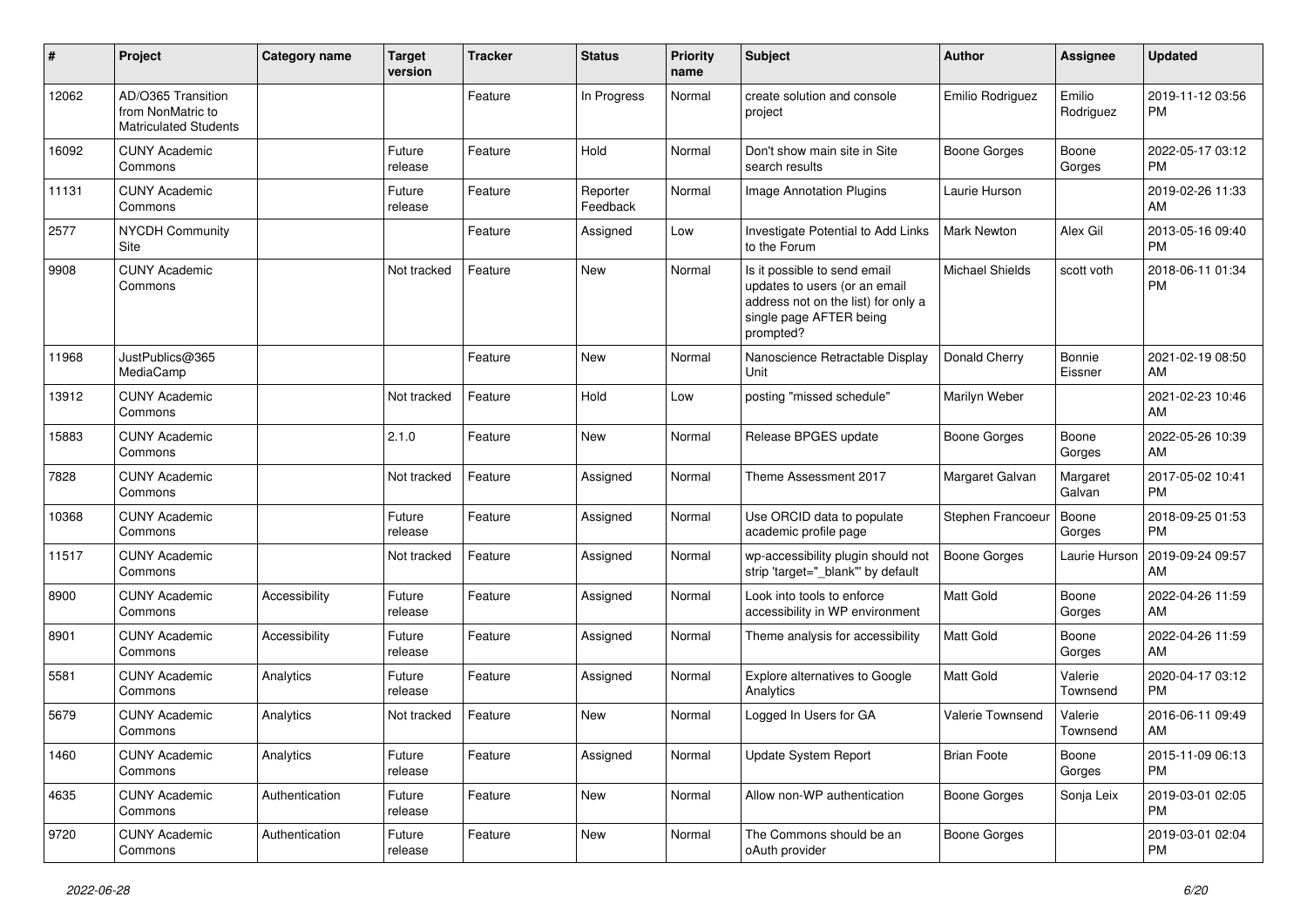| $\pmb{\#}$ | <b>Project</b>                  | Category name             | <b>Target</b><br>version | Tracker | <b>Status</b> | <b>Priority</b><br>name | <b>Subject</b>                                                       | <b>Author</b>       | <b>Assignee</b>     | <b>Updated</b>                |
|------------|---------------------------------|---------------------------|--------------------------|---------|---------------|-------------------------|----------------------------------------------------------------------|---------------------|---------------------|-------------------------------|
| 6078       | <b>CUNY Academic</b><br>Commons | <b>Blogs (BuddyPress)</b> | Future<br>release        | Feature | <b>New</b>    | Normal                  | <b>Explore Adding Network Blog</b><br>Metadata Plugin                | Luke Waltzer        | Luke Waltzer        | 2016-10-11 10:29<br><b>PM</b> |
| 8835       | <b>CUNY Academic</b><br>Commons | Blogs (BuddyPress)        | Future<br>release        | Feature | <b>New</b>    | Normal                  | Extend cuny is shortlinks to sites                                   | Luke Waltzer        | Boone<br>Gorges     | 2022-04-26 11:59<br>AM        |
| 8836       | <b>CUNY Academic</b><br>Commons | Blogs (BuddyPress)        | Future<br>release        | Feature | Assigned      | Normal                  | Redesign site launch process                                         | Matt Gold           | Boone<br>Gorges     | 2019-10-03 02:49<br><b>PM</b> |
| 554        | <b>CUNY Academic</b><br>Commons | BuddyPress (misc)         | Future<br>release        | Feature | Assigned      | Normal                  | Add Trackback notifications to<br>site-wide activity feed            | <b>Matt Gold</b>    | Boone<br>Gorges     | 2015-11-09 06:19<br><b>PM</b> |
| 635        | <b>CUNY Academic</b><br>Commons | BuddyPress (misc)         | Future<br>release        | Feature | Assigned      | Normal                  | Big Blue Button -<br>Videoconferencing in Groups and<br><b>Blogs</b> | Matt Gold           | Boone<br>Gorges     | 2011-03-14 03:24<br><b>PM</b> |
| 599        | <b>CUNY Academic</b><br>Commons | BuddyPress (misc)         | Future<br>release        | Feature | Assigned      | Normal                  | Consider adding rating plugins for<br><b>BuddyPress/BBPress</b>      | <b>Matt Gold</b>    | Boone<br>Gorges     | 2011-08-22 06:50<br><b>PM</b> |
| 500        | <b>CUNY Academic</b><br>Commons | BuddyPress (misc)         | Future<br>release        | Feature | Assigned      | Normal                  | Export Group Data                                                    | <b>Matt Gold</b>    | Boone<br>Gorges     | 2010-12-19 12:09<br><b>PM</b> |
| 310        | <b>CUNY Academic</b><br>Commons | BuddyPress (misc)         | Future<br>release        | Feature | Assigned      | Low                     | Friend Request Email                                                 | <b>Matt Gold</b>    | Samantha<br>Raddatz | 2015-11-09 05:08<br><b>PM</b> |
| 435        | <b>CUNY Academic</b><br>Commons | BuddyPress (misc)         | Future<br>release        | Feature | Assigned      | Normal                  | Include Avatar Images in Forum<br>Post Notification Emails           | <b>Matt Gold</b>    | Boone<br>Gorges     | 2010-12-08 12:40<br><b>PM</b> |
| 377        | <b>CUNY Academic</b><br>Commons | BuddyPress (misc)         | Future<br>release        | Feature | Assigned      | Normal                  | Like buttons                                                         | Matt Gold           | Boone<br>Gorges     | 2010-11-16 05:13<br><b>PM</b> |
| 58         | <b>CUNY Academic</b><br>Commons | BuddyPress (misc)         | Future<br>release        | Feature | Assigned      | Low                     | Make member search sortable by<br>last name                          | Roberta Brody       | Boone<br>Gorges     | 2010-08-26 02:38<br><b>PM</b> |
| 2325       | <b>CUNY Academic</b><br>Commons | BuddyPress (misc)         | Future<br>release        | Feature | Assigned      | Low                     | Profile should have separate<br>fields for first/last names          | local admin         | Boone<br>Gorges     | 2015-11-09 06:09<br><b>PM</b> |
| 1423       | <b>CUNY Academic</b><br>Commons | BuddyPress (misc)         | Future<br>release        | Feature | Assigned      | Low                     | Show an avatar for pingback<br>comment activity items                | Boone Gorges        | <b>Tahir Butt</b>   | 2016-10-24 12:03<br><b>PM</b> |
| 2523       | <b>CUNY Academic</b><br>Commons | <b>BuddyPress Docs</b>    | Future<br>release        | Feature | Assigned      | Normal                  | Allow Users to Upload Images to<br><b>BP</b> Docs                    | <b>Matt Gold</b>    | Boone<br>Gorges     | 2015-11-09 06:14<br><b>PM</b> |
| 618        | <b>CUNY Academic</b><br>Commons | <b>BuddyPress Docs</b>    | Future<br>release        | Feature | Assigned      | Normal                  | BuddyPress Docs: export formats                                      | Boone Gorges        | Boone<br>Gorges     | 2015-11-09 05:38<br><b>PM</b> |
| 1417       | <b>CUNY Academic</b><br>Commons | <b>BuddyPress Docs</b>    | Future<br>release        | Feature | Assigned      | Low                     | <b>Bulk actions for BuddyPress Docs</b>                              | <b>Boone Gorges</b> | Boone<br>Gorges     | 2016-10-17 10:41<br><b>PM</b> |
| 1422       | <b>CUNY Academic</b><br>Commons | <b>BuddyPress Docs</b>    | Future<br>release        | Feature | Assigned      | Normal                  | Make "created Doc" activity icons<br>non-mini                        | <b>Boone Gorges</b> | Boone<br>Gorges     | 2015-11-09 05:48<br><b>PM</b> |
| 6389       | <b>CUNY Academic</b><br>Commons | <b>BuddyPress Docs</b>    | Future<br>release        | Feature | <b>New</b>    | Low                     | Make Discussion Area Visible<br>When Editing a Doc                   | Luke Waltzer        | Boone<br>Gorges     | 2016-10-21 04:16<br><b>PM</b> |
| 1744       | <b>CUNY Academic</b><br>Commons | <b>BuddyPress Docs</b>    | Future<br>release        | Feature | Assigned      | Normal                  | Spreadsheet-style Docs                                               | Boone Gorges        | Boone<br>Gorges     | 2015-11-09 06:13<br><b>PM</b> |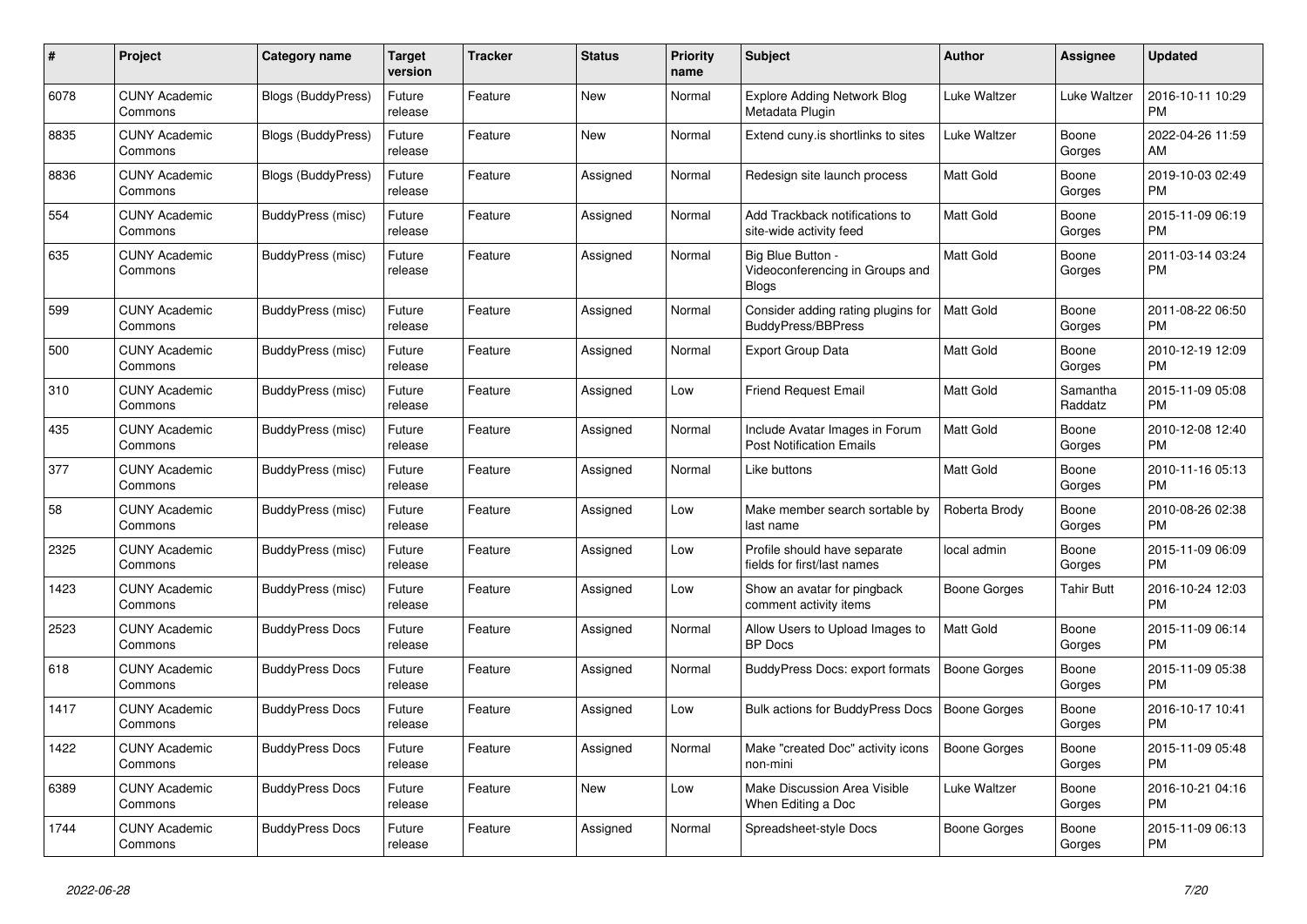| #     | Project                         | <b>Category name</b>       | <b>Target</b><br>version | <b>Tracker</b> | <b>Status</b> | <b>Priority</b><br>name | <b>Subject</b>                                                                    | Author                  | <b>Assignee</b>  | <b>Updated</b>                |
|-------|---------------------------------|----------------------------|--------------------------|----------------|---------------|-------------------------|-----------------------------------------------------------------------------------|-------------------------|------------------|-------------------------------|
| 519   | <b>CUNY Academic</b><br>Commons | <b>BuddyPress Docs</b>     | Future<br>release        | Feature        | Assigned      | Low                     | TOC for individual docs - for new<br>BP "wiki-like" plugin                        | scott voth              | Boone<br>Gorges  | 2015-11-09 05:54<br>PM        |
| 13466 | <b>CUNY Academic</b><br>Commons | Cavalcade                  | Future<br>release        | Feature        | <b>New</b>    | Normal                  | Automated cleanup for duplicate<br>Cavalcade tasks                                | <b>Boone Gorges</b>     | Boone<br>Gorges  | 2020-10-13 05:24<br><b>PM</b> |
| 11789 | <b>CUNY Academic</b><br>Commons | Courses                    | Future<br>release        | Feature        | <b>New</b>    | Normal                  | Ability to remove item from<br>Courses list                                       | Laurie Hurson           | Sonja Leix       | 2019-09-24 12:28<br><b>PM</b> |
| 10226 | <b>CUNY Academic</b><br>Commons | Courses                    | Future<br>release        | Feature        | <b>New</b>    | Normal                  | Add "My Courses" to drop down<br>list                                             | scott voth              | Boone<br>Gorges  | 2021-11-19 12:42<br><b>PM</b> |
| 9420  | <b>CUNY Academic</b><br>Commons | cuny.is                    | Not tracked              | Feature        | <b>New</b>    | Normal                  | Request for http://cuny.is/streams                                                | Raffi<br>Khatchadourian | Marilyn<br>Weber | 2018-04-02 10:08<br>AM        |
| 2754  | <b>CUNY Academic</b><br>Commons | Design                     | Future<br>release        | Feature        | Assigned      | Normal                  | Determine strategy for CAC logo<br>handling in top header                         | Micki Kaufman           | Chris Stein      | 2015-01-05 08:53<br><b>PM</b> |
| 8902  | <b>CUNY Academic</b><br>Commons | Design                     | Not tracked              | Feature        | Assigned      | Normal                  | Report back on research on<br><b>BuddyPress themes</b>                            | Matt Gold               | Michael Smith    | 2017-11-10 12:31<br><b>PM</b> |
| 1167  | <b>CUNY Academic</b><br>Commons | <b>Email Invitations</b>   | Future<br>release        | Feature        | <b>New</b>    | Low                     | Allow email invitations to be<br>resent                                           | <b>Boone Gorges</b>     | Boone<br>Gorges  | 2015-11-12 12:53<br>AM        |
| 1165  | <b>CUNY Academic</b><br>Commons | <b>Email Invitations</b>   | Future<br>release        | Feature        | Assigned      | Low                     | Allow saved lists of invitees under<br>Send Invites                               | <b>Boone Gorges</b>     | Boone<br>Gorges  | 2015-11-09 06:03<br><b>PM</b> |
| 1166  | <b>CUNY Academic</b><br>Commons | <b>Email Invitations</b>   | Future<br>release        | Feature        | <b>New</b>    | Low                     | Better organizational tools for<br>Sent Invites                                   | <b>Boone Gorges</b>     | Boone<br>Gorges  | 2015-11-09 06:02<br><b>PM</b> |
| 5992  | <b>CUNY Academic</b><br>Commons | <b>Email Notifications</b> | Future<br>release        | Feature        | <b>New</b>    | Normal                  | Changing the From line of<br>autogenerated blog emails                            | Marilyn Weber           |                  | 2018-09-27 05:19<br><b>PM</b> |
| 333   | <b>CUNY Academic</b><br>Commons | <b>Email Notifications</b> | Future<br>release        | Feature        | Assigned      | Low                     | Delay Forum Notification Email<br>Delivery Until After Editing Period<br>Ends     | Matt Gold               | Raymond<br>Hoh   | 2015-11-09 06:01<br><b>PM</b> |
| 12042 | <b>CUNY Academic</b><br>Commons | <b>Email Notifications</b> | Future<br>release        | Feature        | <b>New</b>    | Normal                  | Improved error logging for BPGES   Boone Gorges<br>send queue                     |                         | Boone<br>Gorges  | 2021-11-19 12:25<br><b>PM</b> |
| 15604 | <b>CUNY Academic</b><br>Commons | <b>Email Notifications</b> | Future<br>release        | Feature        | Assigned      | Normal                  | Restructure Commons Group<br><b>Digest Email Messages</b>                         | <b>Matt Gold</b>        | Boone<br>Gorges  | 2022-05-26 10:45<br>AM        |
| 5016  | <b>CUNY Academic</b><br>Commons | Events                     | Future<br>release        | Feature        | Assigned      | Low                     | Allow comments to be posted on<br>events                                          | Matt Gold               | Raymond<br>Hoh   | 2019-03-01 02:23<br><b>PM</b> |
| 4238  | <b>CUNY Academic</b><br>Commons | Events                     | Future<br>release        | Feature        | Assigned      | Normal                  | Copy Events to Other Groups?                                                      | Matt Gold               | Boone<br>Gorges  | 2015-07-02 10:08<br>AM        |
| 4053  | <b>CUNY Academic</b><br>Commons | Events                     | Future<br>release        | Feature        | Assigned      | Normal                  | Create new tab for past events                                                    | Matt Gold               | Boone<br>Gorges  | 2015-05-12 02:10<br><b>PM</b> |
| 5696  | <b>CUNY Academic</b><br>Commons | Events                     | Future<br>release        | Feature        | Assigned      | Normal                  | Events Calendar - display options<br>/ calendar aggregation                       | Matt Gold               | Boone<br>Gorges  | 2016-10-13 11:44<br>AM        |
| 4481  | <b>CUNY Academic</b><br>Commons | Events                     | Future<br>release        | Feature        | New           | Normal                  | Group admins/mods should have<br>the ability to unlink an event from<br>the group | <b>Boone Gorges</b>     | Boone<br>Gorges  | 2017-04-24 03:53<br>PM        |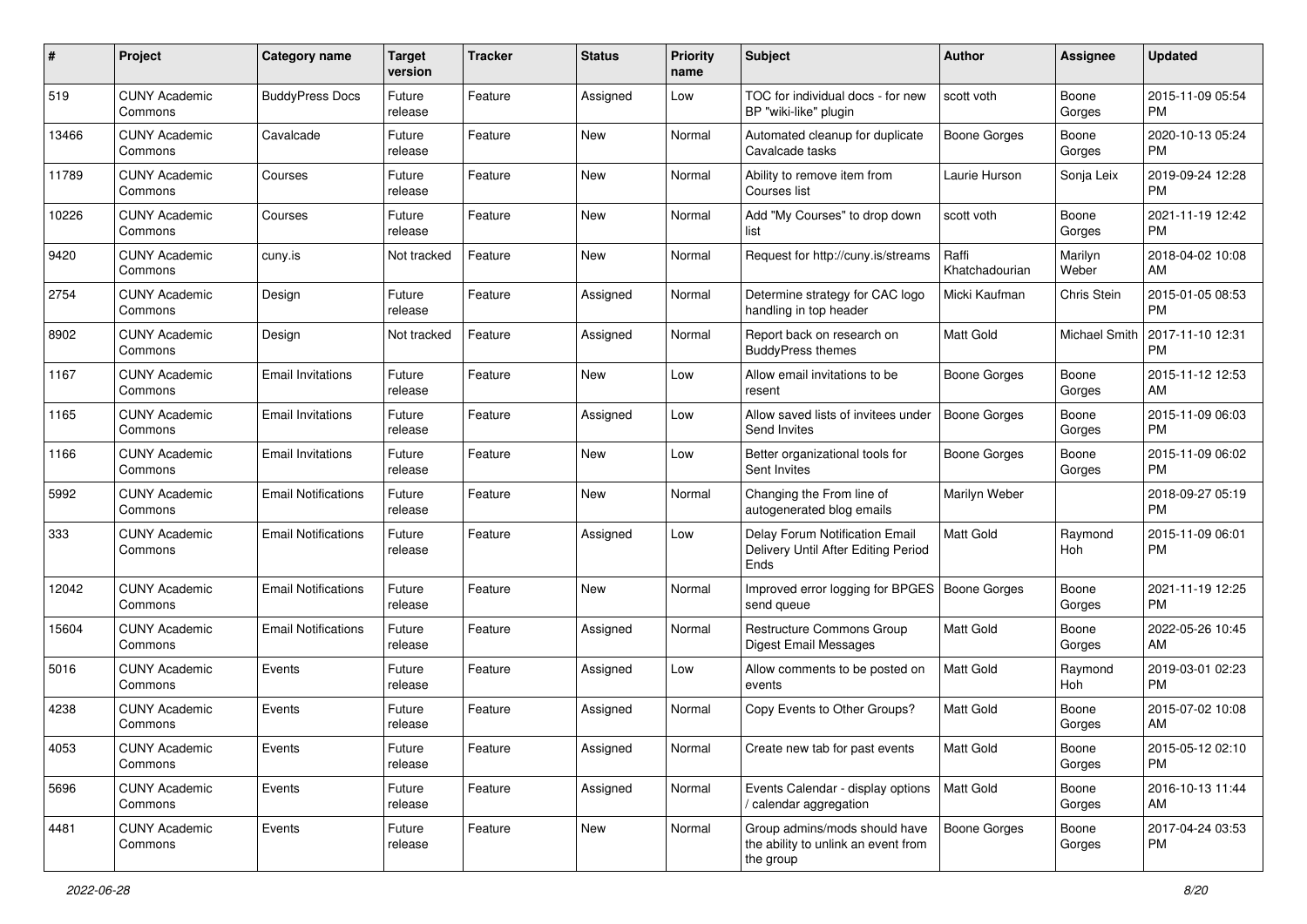| #     | <b>Project</b>                  | Category name      | <b>Target</b><br>version | <b>Tracker</b> | <b>Status</b>        | Priority<br>name | <b>Subject</b>                                                                      | <b>Author</b>           | <b>Assignee</b>     | <b>Updated</b>                |
|-------|---------------------------------|--------------------|--------------------------|----------------|----------------------|------------------|-------------------------------------------------------------------------------------|-------------------------|---------------------|-------------------------------|
| 11531 | <b>CUNY Academic</b><br>Commons | Events             | Future<br>release        | Feature        | <b>New</b>           | Normal           | Main Events calendar should<br>include non-public events that<br>user has access to | scott voth              | Boone<br>Gorges     | 2019-06-11 10:00<br>AM        |
| 3475  | <b>CUNY Academic</b><br>Commons | Events             | Future<br>release        | Feature        | Assigned             | Normal           | Request to add plugin to<br>streamline room<br>booking/appointment booking          | Naomi Barrettara        | Boone<br>Gorges     | 2014-12-01 05:14<br><b>PM</b> |
| 11077 | <b>CUNY Academic</b><br>Commons | Events             | Not tracked              | Feature        | Reporter<br>Feedback | Normal           | Show event category description<br>in event list view                               | Raffi<br>Khatchadourian |                     | 2019-02-12 10:38<br><b>PM</b> |
| 8756  | <b>CUNY Academic</b><br>Commons | Group Blogs        | Future<br>release        | Feature        | Hold                 | Normal           | Connect multiple blogs to one<br>group?                                             | Matt Gold               | Boone<br>Gorges     | 2017-09-30 10:42<br>AM        |
| 3580  | <b>CUNY Academic</b><br>Commons | Group Blogs        | Future<br>release        | Feature        | New                  | Normal           | Multiple blogs per group                                                            | Boone Gorges            | Boone<br>Gorges     | 2018-02-20 02:02<br><b>PM</b> |
| 653   | <b>CUNY Academic</b><br>Commons | Group Blogs        | Future<br>release        | Feature        | Assigned             | Normal           | Redesign Integration of Groups<br>and Blogs                                         | Matt Gold               | Samantha<br>Raddatz | 2015-11-09 05:40<br><b>PM</b> |
| 3354  | <b>CUNY Academic</b><br>Commons | <b>Group Files</b> | Future<br>release        | Feature        | Assigned             | Low              | Allow Group Download of Multiple<br><b>Selected Files</b>                           | Matt Gold               | Chris Stein         | 2014-08-01 08:50<br>AM        |
| 3080  | <b>CUNY Academic</b><br>Commons | <b>Group Files</b> | Future<br>release        | Feature        | Assigned             | Low              | Create a system to keep track of<br>file changes                                    | Matt Gold               | Boone<br>Gorges     | 2014-02-26 10:04<br><b>PM</b> |
| 12091 | <b>CUNY Academic</b><br>Commons | <b>Group Files</b> | Future<br>release        | Feature        | New                  | Normal           | Improved pre-upload file<br>validation for bp-group-documents                       | Boone Gorges            | Boone<br>Gorges     | 2019-11-14 01:21<br><b>PM</b> |
| 11834 | <b>CUNY Academic</b><br>Commons | <b>Group Files</b> | Future<br>release        | Feature        | New                  | Normal           | Improved tools for managing<br>group file folders                                   | Boone Gorges            | Sonja Leix          | 2019-09-06 03:55<br><b>PM</b> |
| 1192  | <b>CUNY Academic</b><br>Commons | <b>Group Files</b> | Future<br>release        | Feature        | Assigned             | Low              | When posting group files, allow<br>users to add a category without<br>saving        | Matt Gold               | Raymond<br>Hoh      | 2015-11-09 05:53<br><b>PM</b> |
| 3193  | <b>CUNY Academic</b><br>Commons | Group Forums       | Future<br>release        | Feature        | Assigned             | Normal           | bbPress 2.x dynamic roles and<br><b>RBE</b>                                         | Boone Gorges            | Boone<br>Gorges     | 2014-09-30 01:30<br><b>PM</b> |
| 3192  | <b>CUNY Academic</b><br>Commons | Group Forums       | Future<br>release        | Feature        | Assigned             | Normal           | Customizable forum views for<br>bbPress 2.x group forums                            | Boone Gorges            | Raymond<br>Hoh      | 2015-11-09 12:47<br><b>PM</b> |
| 13199 | <b>CUNY Academic</b><br>Commons | Group Forums       | Future<br>release        | Feature        | New                  | Normal           | Favoring Groups over bbPress<br>plugin                                              | Colin McDonald          | Colin<br>McDonald   | 2021-11-19 12:28<br><b>PM</b> |
| 13358 | <b>CUNY Academic</b><br>Commons | Group Forums       | Future<br>release        | Feature        | New                  | Normal           | Improved UI for group forum<br>threading settings                                   | Boone Gorges            | Raymond<br>Hoh      | 2021-11-19 12:27<br><b>PM</b> |
| 585   | <b>CUNY Academic</b><br>Commons | Group Forums       | Future<br>release        | Feature        | Assigned             | Normal           | Merge Forum Topics                                                                  | Sarah Morgano           | Boone<br>Gorges     | 2011-07-06 04:11<br><b>PM</b> |
| 10659 | <b>CUNY Academic</b><br>Commons | Group Forums       | Future<br>release        | Feature        | Assigned             | Normal           | Post to multiple groups via email                                                   | Matt Gold               | Raymond<br>Hoh      | 2018-11-15 12:54<br>AM        |
| 3308  | <b>CUNY Academic</b><br>Commons | Group Invitations  | Future<br>release        | Feature        | Assigned             | Normal           | Allow members to rescind group<br>invitations                                       | Matt Gold               | Boone<br>Gorges     | 2015-04-01 08:53<br><b>PM</b> |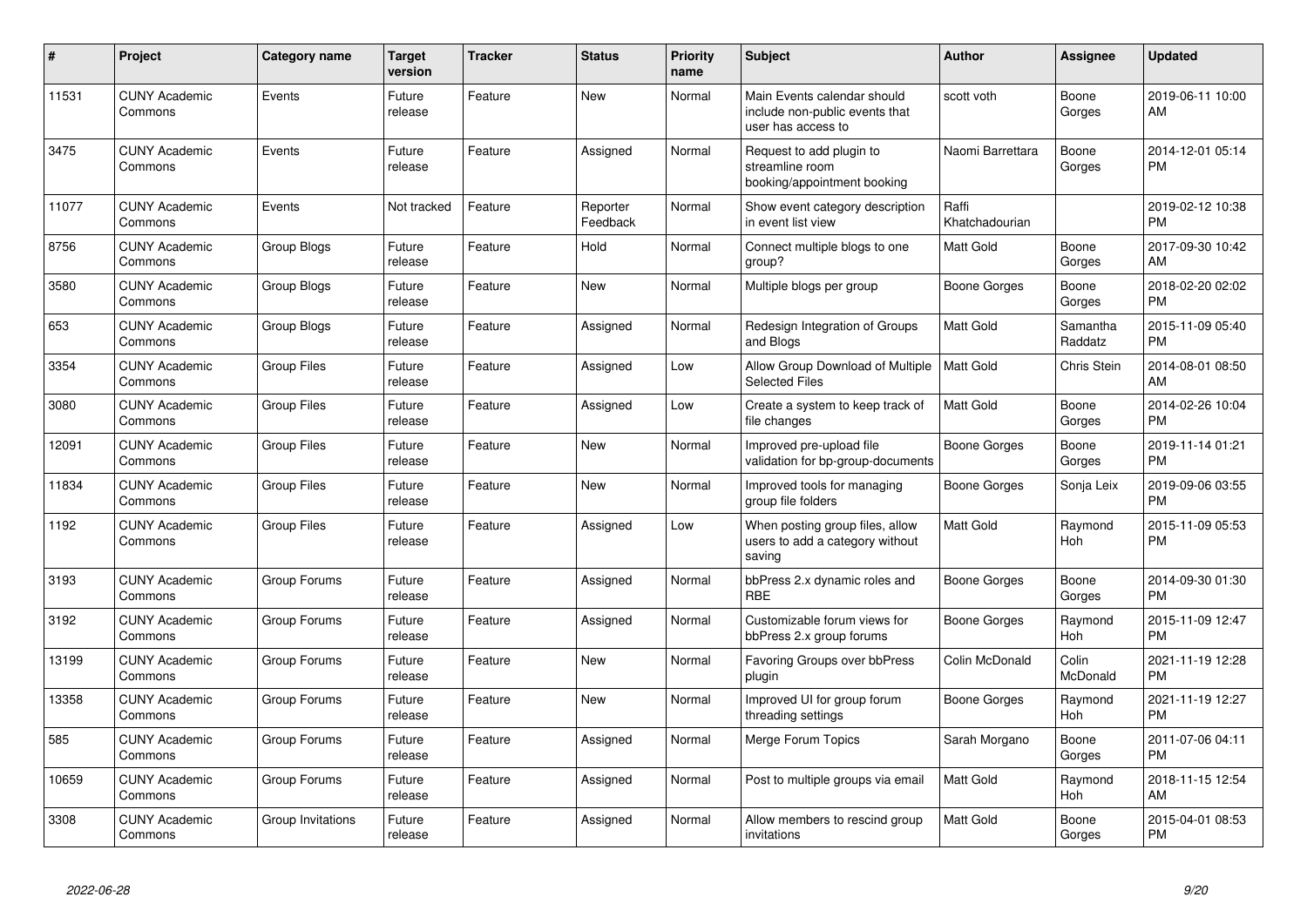| #     | <b>Project</b>                  | <b>Category name</b>           | <b>Target</b><br>version | Tracker | <b>Status</b>        | Priority<br>name | <b>Subject</b>                                                                                | Author            | Assignee            | <b>Updated</b>                |
|-------|---------------------------------|--------------------------------|--------------------------|---------|----------------------|------------------|-----------------------------------------------------------------------------------------------|-------------------|---------------------|-------------------------------|
| 1456  | <b>CUNY Academic</b><br>Commons | Group Invitations              | Future<br>release        | Feature | Reporter<br>Feedback | Low              | Invite to Group Button from Profile   Matt Gold<br>Field                                      |                   | Samantha<br>Raddatz | 2015-11-09 05:59<br><b>PM</b> |
| 2610  | <b>CUNY Academic</b><br>Commons | Group Invitations              | Future<br>release        | Feature | Assigned             | Low              | Request: Custom invitation<br>message to group invites                                        | local admin       | Boone<br>Gorges     | 2015-11-09 06:13<br><b>PM</b> |
| 14309 | <b>CUNY Academic</b><br>Commons | Group Library                  | Future<br>release        | Feature | <b>New</b>           | Normal           | Better handling of<br>bp group document file<br>download attempts when file is<br>not present | Boone Gorges      | Boone<br>Gorges     | 2021-11-19 12:28<br><b>PM</b> |
| 13650 | <b>CUNY Academic</b><br>Commons | Group Library                  | Future<br>release        | Feature | <b>New</b>           | Normal           | Forum Attachments in Group<br>Library                                                         | Laurie Hurson     |                     | 2021-11-19 12:30<br><b>PM</b> |
| 13370 | <b>CUNY Academic</b><br>Commons | Group Library                  | Future<br>release        | Feature | <b>New</b>           | Normal           | Library bulk deletion and folder<br>editing                                                   | Colin McDonald    | Boone<br>Gorges     | 2020-10-13 10:41<br>AM        |
| 481   | <b>CUNY Academic</b><br>Commons | Groups (misc)                  | Future<br>release        | Feature | Assigned             | Normal           | ability to archive inactive groups<br>and blogs                                               | Michael Mandiberg | Samantha<br>Raddatz | 2015-11-09 05:56<br><b>PM</b> |
| 3458  | <b>CUNY Academic</b><br>Commons | Groups (misc)                  | Future<br>release        | Feature | Assigned             | Normal           | Filter Members of Group by<br>Campus                                                          | Michael Smith     | Samantha<br>Raddatz | 2014-09-26 08:32<br><b>PM</b> |
| 1544  | <b>CUNY Academic</b><br>Commons | Groups (misc)                  | Future<br>release        | Feature | Reporter<br>Feedback | Normal           | Group Filtering and Sorting                                                                   | Matt Gold         | Chris Stein         | 2019-03-01 02:25<br><b>PM</b> |
| 7115  | <b>CUNY Academic</b><br>Commons | Groups (misc)                  | Future<br>release        | Feature | Reporter<br>Feedback | Normal           | make licensing info clear during<br>group creation                                            | Matt Gold         | Raymond<br>Hoh      | 2020-12-08 11:32<br>AM        |
| 12446 | <b>CUNY Academic</b><br>Commons | Groups (misc)                  | Future<br>release        | Feature | Reporter<br>Feedback | Normal           | Toggle default site to group forum<br>posting                                                 | Laurie Hurson     | Laurie Hurson       | 2020-03-10 11:57<br>AM        |
| 4980  | <b>CUNY Academic</b><br>Commons | Home Page                      | Future<br>release        | Feature | Assigned             | Normal           | CAC Featured Content -- Adding<br>Randomization                                               | Matt Gold         | Boone<br>Gorges     | 2016-12-12 03:01<br><b>PM</b> |
| 1983  | <b>CUNY Academic</b><br>Commons | Home Page                      | Future<br>release        | Feature | Assigned             | Low              | Media Library integration with<br><b>Featured Content plugin</b>                              | Boone Gorges      | Dominic<br>Giglio   | 2014-03-17 10:34<br>AM        |
| 1888  | <b>CUNY Academic</b><br>Commons | Home Page                      | Future<br>release        | Feature | Assigned             | Normal           | Refactor BP MPO Activity Filter to<br>support proper pagination                               | Sarah Morgano     | Boone<br>Gorges     | 2014-05-01 07:11<br><b>PM</b> |
| 13891 | <b>CUNY Academic</b><br>Commons | Internal Tools and<br>Workflow | 2.1.0                    | Feature | <b>New</b>           | Normal           | Migrate automated linting to<br>GitHub Actions                                                | Boone Gorges      | Jeremy Felt         | 2022-06-28 12:21<br><b>PM</b> |
| 15194 | <b>CUNY Academic</b><br>Commons | Internal Tools and<br>Workflow | 2.1.0                    | Feature | <b>New</b>           | Normal           | PHPCS sniff for un-restored<br>switch_to_blog() calls                                         | Boone Gorges      | Jeremy Felt         | 2022-05-26 10:45<br>AM        |
| 3230  | <b>CUNY Academic</b><br>Commons | Internal Tools and<br>Workflow | Not tracked              | Feature | Assigned             | High             | Scripts for quicker<br>provisioning/updating of<br>development environments                   | Boone Gorges      | Boone<br>Gorges     | 2016-01-26 04:54<br><b>PM</b> |
| 5234  | <b>CUNY Academic</b><br>Commons | Membership                     | Future<br>release        | Feature | Assigned             | Normal           | Write Unconfirmed patch for WP                                                                | Boone Gorges      | Boone<br>Gorges     | 2016-10-24 11:18<br>AM        |
| 3330  | <b>CUNY Academic</b><br>Commons | My Commons                     | Future<br>release        | Feature | Assigned             | Normal           | "Commons Information" tool                                                                    | Boone Gorges      | Chris Stein         | 2014-09-22 08:46<br><b>PM</b> |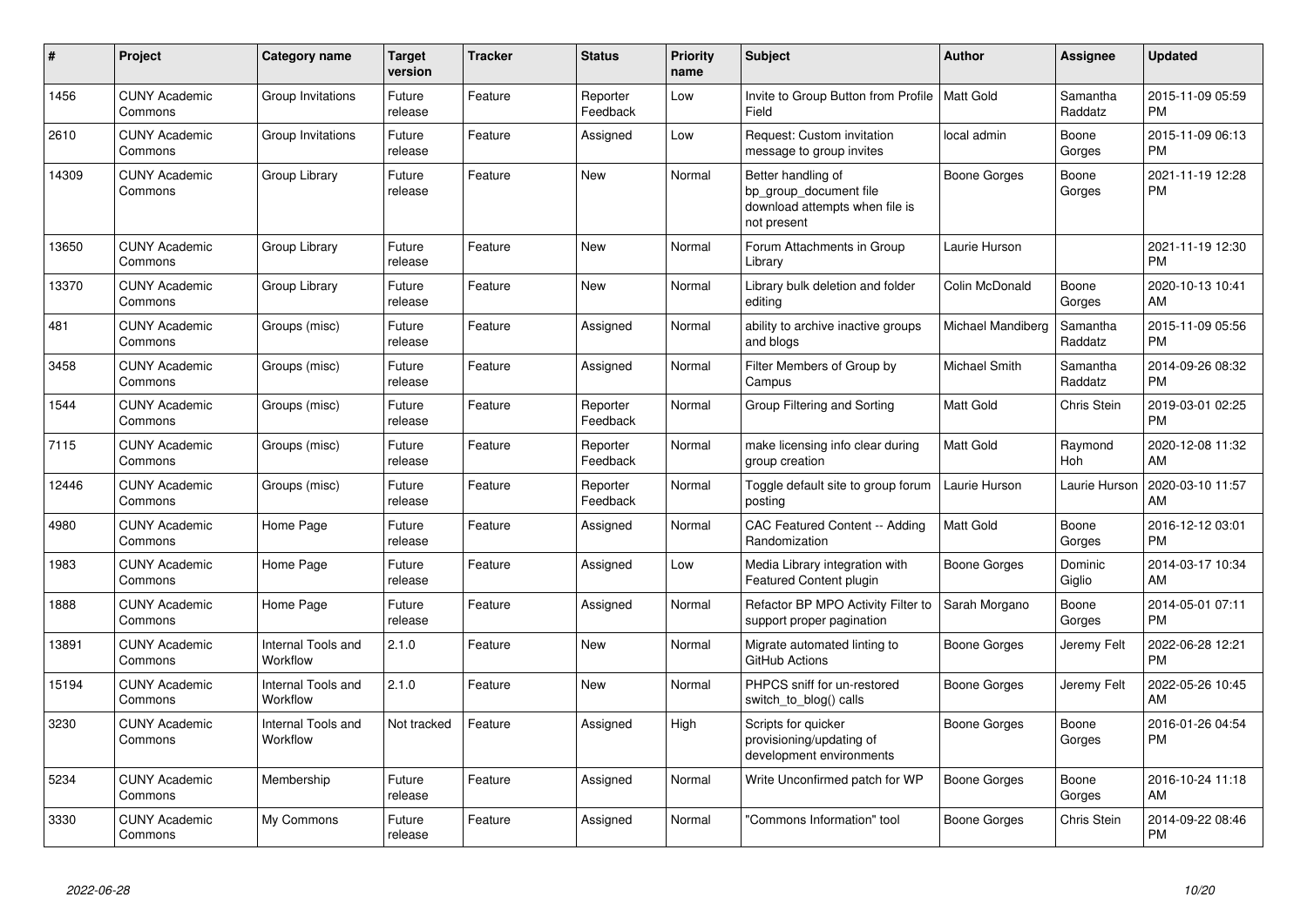| #     | Project                         | <b>Category name</b>    | <b>Target</b><br>version | <b>Tracker</b> | <b>Status</b> | <b>Priority</b><br>name | <b>Subject</b>                                                                             | Author              | <b>Assignee</b>     | <b>Updated</b>                |
|-------|---------------------------------|-------------------------|--------------------------|----------------|---------------|-------------------------|--------------------------------------------------------------------------------------------|---------------------|---------------------|-------------------------------|
| 3536  | <b>CUNY Academic</b><br>Commons | My Commons              | Future<br>release        | Feature        | Assigned      | Normal                  | Infinite Scroll on My Commons<br>page                                                      | Matt Gold           | Raymond<br>Hoh      | 2015-04-13 04:42<br><b>PM</b> |
| 3517  | <b>CUNY Academic</b><br>Commons | My Commons              | Future<br>release        | Feature        | Assigned      | Normal                  | Mute/Unmute My Commons<br>updates                                                          | Matt Gold           | Raymond<br>Hoh      | 2015-11-09 01:19<br>РM        |
| 9895  | <b>CUNY Academic</b><br>Commons | Onboarding              | Future<br>release        | Feature        | Assigned      | Normal                  | Add "Accept Invitation"<br>link/button/function to Group<br>and/or Site invitation emails? | Luke Waltzer        | Boone<br>Gorges     | 2018-06-07 12:42<br><b>PM</b> |
| 9028  | <b>CUNY Academic</b><br>Commons | Onboarding              | Future<br>release        | Feature        | Assigned      | Normal                  | suggest groups to new members<br>during the registration process                           | Matt Gold           | Chris Stein         | 2018-10-24 12:34<br><b>PM</b> |
| 5955  | <b>CUNY Academic</b><br>Commons | Outreach                | Future<br>release        | Feature        | Assigned      | Normal                  | Create auto-newsletter for<br>commons members                                              | Matt Gold           | <b>Luke Waltzer</b> | 2016-08-30 10:34<br>AM        |
| 14787 | <b>CUNY Academic</b><br>Commons | <b>Plugin Packages</b>  | Future<br>release        | Feature        | <b>New</b>    | Normal                  | Creating a "Design" plugin<br>package                                                      | Laurie Hurson       | scott voth          | 2022-04-27 04:56<br><b>PM</b> |
| 3220  | <b>CUNY Academic</b><br>Commons | <b>Public Portfolio</b> | Future<br>release        | Feature        | Assigned      | Normal                  | Add indent/outdent option to<br>Formatting Buttons on Profile<br>Page                      | Matt Gold           | Boone<br>Gorges     | 2014-05-21 10:39<br>РM        |
| 3042  | <b>CUNY Academic</b><br>Commons | Public Portfolio        | Future<br>release        | Feature        | Assigned      | Normal                  | Browsing member interests                                                                  | Matt Gold           | Boone<br>Gorges     | 2015-03-21 09:04<br><b>PM</b> |
| 14184 | <b>CUNY Academic</b><br>Commons | <b>Public Portfolio</b> | Future<br>release        | Feature        | New           | Normal                  | Centralized mechanism for storing<br>Campus affiliations                                   | Boone Gorges        | Boone<br>Gorges     | 2022-01-04 11:35<br>AM        |
| 2753  | <b>CUNY Academic</b><br>Commons | <b>Public Portfolio</b> | Future<br>release        | Feature        | New           | Normal                  | Create actual actual tagification in<br>academic interests and other<br>fields             | Micki Kaufman       | Boone<br>Gorges     | 2015-01-05 08:52<br>PM        |
| 2013  | <b>CUNY Academic</b><br>Commons | <b>Public Portfolio</b> | Future<br>release        | Feature        | Assigned      | Low                     | Have Profile Privacy Options<br>show up only for filled-in fields                          | Matt Gold           | Boone<br>Gorges     | 2015-11-09 06:09<br>PM        |
| 3048  | <b>CUNY Academic</b><br>Commons | <b>Public Portfolio</b> | Future<br>release        | Feature        | New           | Low                     | Images for rich text profile fields                                                        | <b>Boone Gorges</b> | Boone<br>Gorges     | 2014-02-19 12:56<br><b>PM</b> |
| 2832  | <b>CUNY Academic</b><br>Commons | <b>Public Portfolio</b> | Future<br>release        | Feature        | Assigned      | Normal                  | Improve interface for (not)<br>auto-linking profile fields                                 | <b>Boone Gorges</b> | Chris Stein         | 2015-01-05 08:52<br>PM        |
| 3770  | <b>CUNY Academic</b><br>Commons | <b>Public Portfolio</b> | Future<br>release        | Feature        | Assigned      | Normal                  | Improve Layout/Formatting of<br>Positions Area on Public<br>Portfolios                     | Matt Gold           | Chris Stein         | 2015-04-01 09:17<br><b>PM</b> |
| 3768  | <b>CUNY Academic</b><br>Commons | <b>Public Portfolio</b> | Future<br>release        | Feature        | Assigned      | Normal                  | Institutions/Past positions on<br>public portfolios                                        | Matt Gold           | Boone<br>Gorges     | 2018-04-23 10:44<br>AM        |
| 10354 | <b>CUNY Academic</b><br>Commons | Public Portfolio        | Future<br>release        | Feature        | New           | Normal                  | Opt out of Having a Profile Page                                                           | scott voth          | Chris Stein         | 2020-05-12 10:43<br>AM        |
| 2881  | <b>CUNY Academic</b><br>Commons | Public Portfolio        | Future<br>release        | Feature        | Assigned      | Normal                  | Redesign the UX for Profiles                                                               | Chris Stein         | Chris Stein         | 2016-10-13 12:45<br><b>PM</b> |
| 9643  | <b>CUNY Academic</b><br>Commons | Publicity               | Not tracked              | Feature        | New           | Normal                  | Create a page on the Commons<br>for logos etc.                                             | Stephen Real        | Stephen Real        | 2018-04-24 10:53<br>AM        |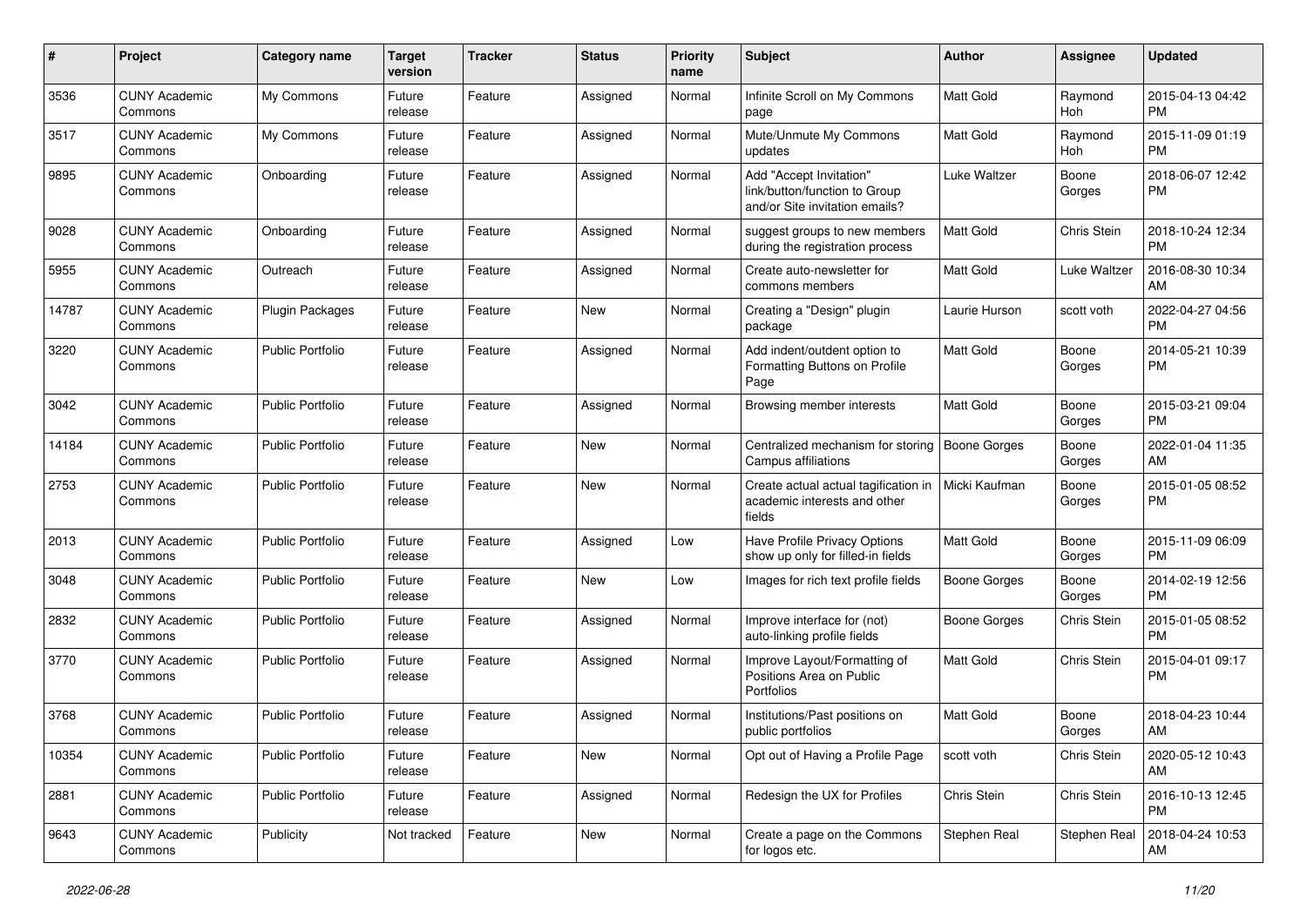| $\#$  | Project                         | Category name            | <b>Target</b><br>version | <b>Tracker</b> | <b>Status</b>        | <b>Priority</b><br>name | <b>Subject</b>                                                                                                                                        | Author              | Assignee              | <b>Updated</b>                |
|-------|---------------------------------|--------------------------|--------------------------|----------------|----------------------|-------------------------|-------------------------------------------------------------------------------------------------------------------------------------------------------|---------------------|-----------------------|-------------------------------|
| 6115  | <b>CUNY Academic</b><br>Commons | Publicity                | Not tracked              | Feature        | Assigned             | Normal                  | create digital signage for GC                                                                                                                         | <b>Matt Gold</b>    | scott voth            | 2016-10-11 10:09<br><b>PM</b> |
| 11945 | <b>CUNY Academic</b><br>Commons | Reckoning                | Future<br>release        | Feature        | Reporter<br>Feedback | Normal                  | Add Comments bubble to<br>Reckoning views                                                                                                             | <b>Boone Gorges</b> | Boone<br>Gorges       | 2019-11-12 05:14<br><b>PM</b> |
| 940   | <b>CUNY Academic</b><br>Commons | Redmine                  | Future<br>release        | Feature        | Assigned             | Low                     | Communication with users after<br>releases                                                                                                            | <b>Matt Gold</b>    | Dominic<br>Giglio     | 2012-09-09 04:36<br><b>PM</b> |
| 3615  | <b>CUNY Academic</b><br>Commons | Redmine                  | Not tracked              | Feature        | <b>New</b>           | Low                     | Create Redmine issues via email                                                                                                                       | Dominic Giglio      | Boone<br>Gorges       | 2017-11-16 11:36<br>AM        |
| 11860 | <b>CUNY Academic</b><br>Commons | Registration             | Future<br>release        | Feature        | <b>New</b>           | Normal                  | <b>Ensure Students Are Aware They</b><br>Can Use Aliases At Registration                                                                              | scott voth          |                       | 2019-09-24 08:46<br>AM        |
| 308   | <b>CUNY Academic</b><br>Commons | Registration             | Future<br>release        | Feature        | <b>New</b>           | Normal                  | Group recommendations for<br>signup process                                                                                                           | Boone Gorges        | Samantha<br>Raddatz   | 2015-11-09 05:07<br><b>PM</b> |
| 370   | <b>CUNY Academic</b><br>Commons | Registration             | Future<br>release        | Feature        | Assigned             | High                    | <b>Guest Accounts</b>                                                                                                                                 | Matt Gold           | Matt Gold             | 2015-04-09 09:33<br><b>PM</b> |
| 5225  | <b>CUNY Academic</b><br>Commons | Registration             | Future<br>release        | Feature        | Assigned             | Normal                  | On-boarding Issues                                                                                                                                    | Luke Waltzer        | Samantha<br>Raddatz   | 2016-02-12 02:58<br><b>PM</b> |
| 8976  | <b>CUNY Academic</b><br>Commons | Reply By Email           | Not tracked              | Feature        | Assigned             | Normal                  | Package RBE new topics<br>posting?                                                                                                                    | <b>Matt Gold</b>    | Raymond<br><b>Hoh</b> | 2017-12-04 02:34<br><b>PM</b> |
| 3002  | <b>CUNY Academic</b><br>Commons | Search                   | Future<br>release        | Feature        | Assigned             | Normal                  | Overhaul CAC search by using<br>external search appliance                                                                                             | Boone Gorges        | Boone<br>Gorges       | 2020-07-15 03:05<br><b>PM</b> |
| 3662  | <b>CUNY Academic</b><br>Commons | <b>SEO</b>               | Future<br>release        | Feature        | Assigned             | Normal                  | Duplicate Content/SEO/Google<br>issues                                                                                                                | <b>Matt Gold</b>    | Raymond<br>Hoh        | 2015-04-13 04:37<br><b>PM</b> |
| 13048 | <b>CUNY Academic</b><br>Commons | Shortcodes and<br>embeds | Future<br>release        | Feature        | <b>New</b>           | Normal                  | Jupyter Notebooks support                                                                                                                             | Boone Gorges        |                       | 2020-07-14 11:46<br>AM        |
| 5199  | <b>CUNY Academic</b><br>Commons | Social Paper             | Future<br>release        | Feature        | <b>New</b>           | Normal                  | add tables to the SP editor                                                                                                                           | Marilyn Weber       |                       | 2016-10-24 11:27<br>AM        |
| 5489  | <b>CUNY Academic</b><br>Commons | Social Paper             | Future<br>release        | Feature        | <b>New</b>           | Normal                  | Asc/desc sorting for Social Paper<br>directories                                                                                                      | <b>Boone Gorges</b> |                       | 2016-04-21 10:06<br><b>PM</b> |
| 5058  | <b>CUNY Academic</b><br>Commons | Social Paper             | Future<br>release        | Feature        | <b>New</b>           | Low                     | Can there be a clearer signal that<br>even when comments have<br>already been made you add<br>comments by clicking on the side?<br>(SP suggestion #5) | Marilyn Weber       | Samantha<br>Raddatz   | 2016-02-11 10:24<br><b>PM</b> |
| 5397  | <b>CUNY Academic</b><br>Commons | Social Paper             | Future<br>release        | Feature        | <b>New</b>           | Normal                  | frustrating to have to<br>enable/disable in SP                                                                                                        | Marilyn Weber       | Samantha<br>Raddatz   | 2016-04-20 03:39<br><b>PM</b> |
| 5050  | <b>CUNY Academic</b><br>Commons | Social Paper             | Future<br>release        | Feature        | <b>New</b>           | Low                     | Making comments visible in SP<br>editing mode (SP suggestion #1)                                                                                      | Marilyn Weber       | Samantha<br>Raddatz   | 2019-09-17 11:10<br><b>PM</b> |
| 5053  | <b>CUNY Academic</b><br>Commons | Social Paper             | Future<br>release        | Feature        | <b>New</b>           | Low                     | Scrollable menu to add readers<br>(SP suggestion #4)                                                                                                  | Marilyn Weber       | Samantha<br>Raddatz   | 2016-04-21 05:21<br>PM        |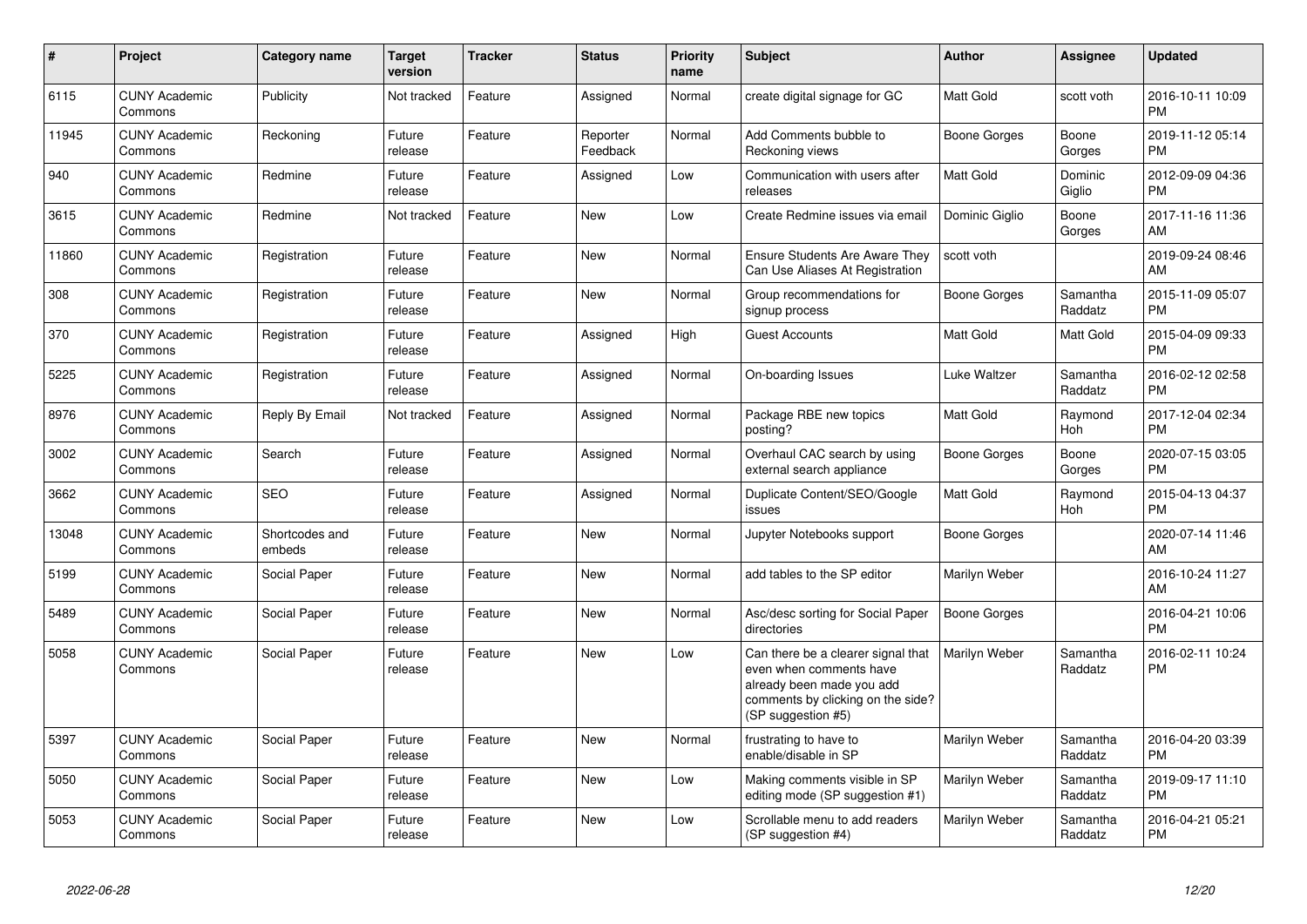| #     | Project                         | Category name            | Target<br>version | <b>Tracker</b> | <b>Status</b> | <b>Priority</b><br>name | <b>Subject</b>                                                        | Author              | <b>Assignee</b>     | <b>Updated</b>                |
|-------|---------------------------------|--------------------------|-------------------|----------------|---------------|-------------------------|-----------------------------------------------------------------------|---------------------|---------------------|-------------------------------|
| 5052  | <b>CUNY Academic</b><br>Commons | <b>Social Paper</b>      | Future<br>release | Feature        | <b>New</b>    | Low                     | Sentence by sentence or line by<br>line comments (SP suggestion #3)   | Marilyn Weber       | Boone<br>Gorges     | 2016-02-11 10:24<br><b>PM</b> |
| 5205  | <b>CUNY Academic</b><br>Commons | Social Paper             | Future<br>release | Feature        | <b>New</b>    | Normal                  | Social Paper folders                                                  | Marilyn Weber       |                     | 2016-02-11 10:24<br><b>PM</b> |
| 8898  | <b>CUNY Academic</b><br>Commons | <b>Social Paper</b>      | Not tracked       | Feature        | Assigned      | Normal                  | Usage data on docs and social<br>paper                                | <b>Matt Gold</b>    | Matt Gold           | 2017-11-16 11:32<br>AM        |
| 6426  | <b>CUNY Academic</b><br>Commons | Spam/Spam<br>Prevention  | Future<br>release | Feature        | Assigned      | Normal                  | Force captcha on all comments?                                        | <b>Matt Gold</b>    | Tahir Butt          | 2016-10-24 02:06<br><b>PM</b> |
| 3090  | <b>CUNY Academic</b><br>Commons | Twitter page             | Future<br>release | Feature        | Assigned      | Normal                  | Prevent Retweets from showing<br>up on Commons twitter page           | <b>Matt Gold</b>    | <b>Tahir Butt</b>   | 2016-10-24 11:31<br>AM        |
| 3473  | <b>CUNY Academic</b><br>Commons | <b>User Experience</b>   | Future<br>release | Feature        | Assigned      | Normal                  | Commons profile: Add help info<br>about "Positions" replacing "title" | Keith Miyake        | Samantha<br>Raddatz | 2015-11-09 02:28<br><b>PM</b> |
| 5316  | <b>CUNY Academic</b><br>Commons | <b>User Experience</b>   | Future<br>release | Feature        | Assigned      | Normal                  | Prompt user email address<br>updates                                  | <b>Matt Gold</b>    | <b>Stephen Real</b> | 2016-12-21 03:30<br><b>PM</b> |
| 13835 | <b>CUNY Academic</b><br>Commons | WordPress (misc)         | Future<br>release | Feature        | New           | Normal                  | Allow OneSearch widget to have<br>'CUNY' as campus                    | Boone Gorges        | Boone<br>Gorges     | 2021-11-19 12:39<br><b>PM</b> |
| 6332  | <b>CUNY Academic</b><br>Commons | WordPress (misc)         | Future<br>release | Feature        | <b>New</b>    | Normal                  | Allow uploaded files to be marked<br>as private in an ad hoc way      | <b>Boone Gorges</b> |                     | 2016-10-17 11:41<br><b>PM</b> |
| 3657  | <b>CUNY Academic</b><br>Commons | WordPress (misc)         | Not tracked       | Feature        | <b>New</b>    | Normal                  | Create alert for GC email<br>addresses                                | <b>Matt Gold</b>    | Matt Gold           | 2016-04-14 11:29<br><b>PM</b> |
| 365   | <b>CUNY Academic</b><br>Commons | WordPress (misc)         | Future<br>release | Feature        | Assigned      | Normal                  | <b>Create Mouseover Tooltips</b><br>throughout Site                   | Matt Gold           | Chris Stein         | 2015-11-09 06:18<br><b>PM</b> |
| 287   | <b>CUNY Academic</b><br>Commons | WordPress (misc)         | Future<br>release | Feature        | Assigned      | Normal                  | Create troubleshooting tool for<br>account sign-up                    | <b>Matt Gold</b>    | Boone<br>Gorges     | 2015-11-09 06:17<br><b>PM</b> |
| 10380 | <b>CUNY Academic</b><br>Commons | WordPress (misc)         | Future<br>release | Feature        | In Progress   | Normal                  | Remove blacklisted plugins                                            | Boone Gorges        |                     | 2022-04-26 12:00<br><b>PM</b> |
| 1105  | <b>CUNY Academic</b><br>Commons | WordPress (misc)         | Future<br>release | Feature        | Assigned      | Normal                  | Rephrase Blog Privacy Options                                         | <b>Matt Gold</b>    | Samantha<br>Raddatz | 2015-11-09 06:19<br><b>PM</b> |
| 3759  | <b>CUNY Academic</b><br>Commons | WordPress (misc)         | Future<br>release | Feature        | Assigned      | Normal                  | Review Interface for Adding Users   Matt Gold<br>to Blogs             |                     | Boone<br>Gorges     | 2015-03-24 05:52<br><b>PM</b> |
| 1508  | <b>CUNY Academic</b><br>Commons | WordPress (misc)         | Future<br>release | Feature        | Assigned      | Normal                  | Share login cookies across<br>mapped domains                          | Boone Gorges        | Boone<br>Gorges     | 2012-07-02 12:12<br><b>PM</b> |
| 2223  | <b>CUNY Academic</b><br>Commons | <b>WordPress Plugins</b> | Future<br>release | Feature        | Assigned      | Low                     | Add Participad to the CUNY<br><b>Academic Commons</b>                 | <b>Matt Gold</b>    | Boone<br>Gorges     | 2014-09-17 10:03<br><b>PM</b> |
| 364   | <b>CUNY Academic</b><br>Commons | <b>WordPress Plugins</b> | Future<br>release | Feature        | <b>New</b>    | Normal                  | <b>Bulletin Board</b>                                                 | <b>Matt Gold</b>    |                     | 2015-01-05 08:50<br><b>PM</b> |
| 497   | <b>CUNY Academic</b><br>Commons | <b>WordPress Plugins</b> | Future<br>release | Feature        | Assigned      | Normal                  | Drag and Drop Ordering on<br><b>Gallery Post Plugin</b>               | Matt Gold           | Ron Rennick         | 2015-11-09 06:18<br><b>PM</b> |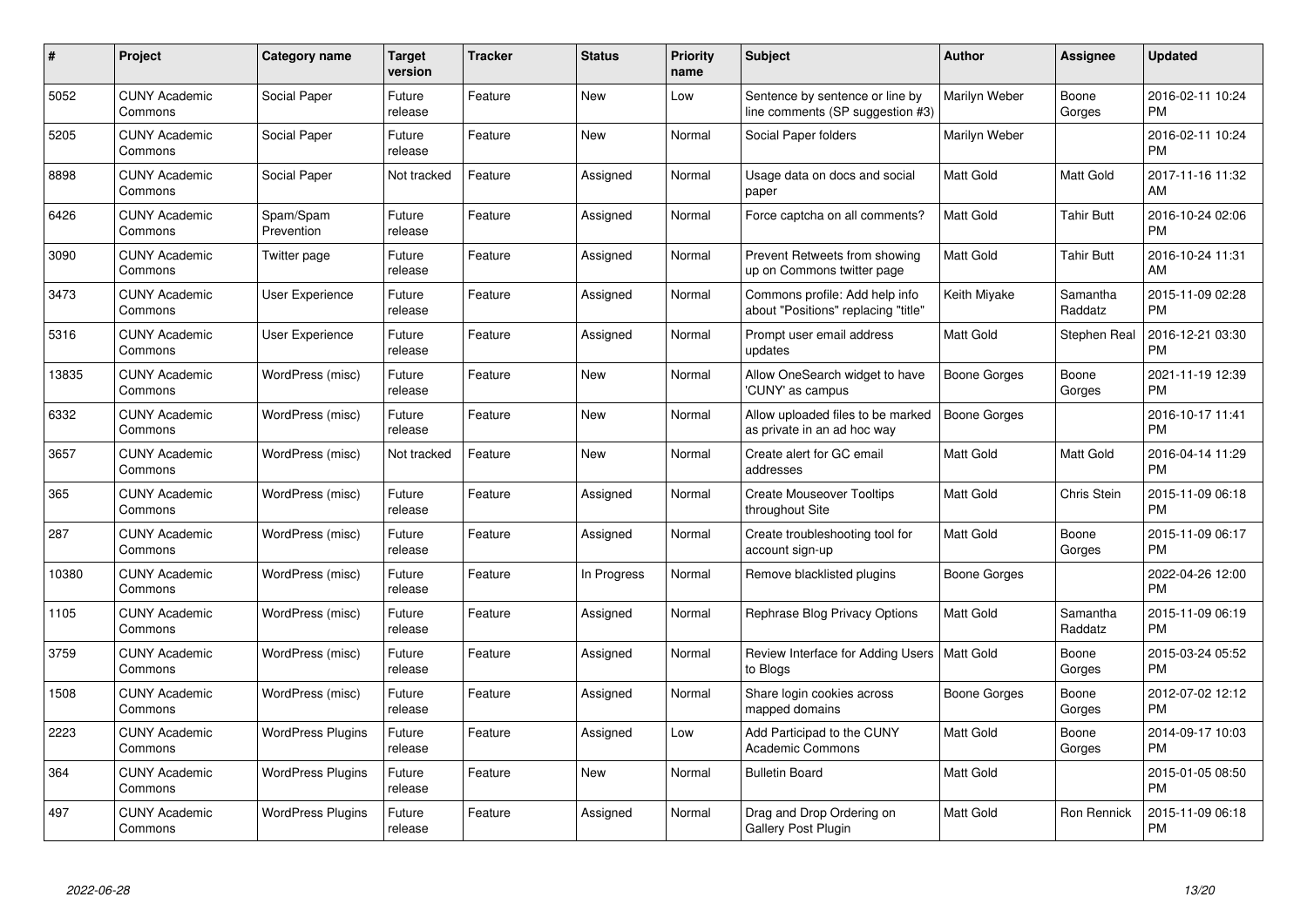| $\pmb{\#}$ | Project                         | <b>Category name</b>     | <b>Target</b><br>version | <b>Tracker</b> | <b>Status</b>        | <b>Priority</b><br>name | <b>Subject</b>                                                   | Author                  | <b>Assignee</b>       | <b>Updated</b>                |
|------------|---------------------------------|--------------------------|--------------------------|----------------|----------------------|-------------------------|------------------------------------------------------------------|-------------------------|-----------------------|-------------------------------|
| 12121      | <b>CUNY Academic</b><br>Commons | <b>WordPress Plugins</b> | 2.0.2                    | Feature        | Reporter<br>Feedback | Normal                  | Embedding H5P Iframes on<br>Commons Site                         | Laurie Hurson           | Boone<br>Gorges       | 2022-06-14 11:36<br>AM        |
| 8498       | <b>CUNY Academic</b><br>Commons | <b>WordPress Plugins</b> | Future<br>release        | Feature        | <b>New</b>           | Low                     | <b>Gravity Forms Email Users</b>                                 | Raffi<br>Khatchadourian | Matt Gold             | 2017-10-13 12:58<br><b>PM</b> |
| 9947       | <b>CUNY Academic</b><br>Commons | <b>WordPress Plugins</b> | Future<br>release        | Feature        | Reporter<br>Feedback | Normal                  | Install H5P quiz plugin                                          | Matt Gold               | Boone<br>Gorges       | 2018-09-11 11:01<br>AM        |
| 1562       | <b>CUNY Academic</b><br>Commons | <b>WordPress Plugins</b> | Future<br>release        | Feature        | Assigned             | Low                     | Play with NYT Collaborative<br><b>Authoring Tool</b>             | Matt Gold               | Boone<br>Gorges       | 2015-01-05 08:47<br><b>PM</b> |
| 658        | <b>CUNY Academic</b><br>Commons | <b>WordPress Plugins</b> | Future<br>release        | Feature        | Assigned             | Normal                  | Rebulid Sitewide Tag Suggestion                                  | <b>Matt Gold</b>        | Boone<br>Gorges       | 2015-01-05 08:47<br><b>PM</b> |
| 412        | <b>CUNY Academic</b><br>Commons | <b>WordPress Themes</b>  | Future<br>release        | Feature        | Assigned             | Normal                  | <b>Featured Themes</b>                                           | Matt Gold               | Dominic<br>Giglio     | 2015-01-05 08:44<br>PM        |
| 8211       | <b>CUNY Academic</b><br>Commons | <b>WordPress Themes</b>  | Future<br>release        | Feature        | <b>New</b>           | Normal                  | Theme Suggestions: Material<br>Design-Inspired Themes            | Margaret Galvan         | Margaret<br>Galvan    | 2017-08-07 02:48<br><b>PM</b> |
| 12352      | <b>CUNY Academic</b><br>Commons |                          | Not tracked              | Support        | <b>New</b>           | Normal                  | 'posts list" page builder block<br>option                        | Marilyn Weber           |                       | 2020-02-03 01:29<br><b>PM</b> |
| 11848      | <b>CUNY Academic</b><br>Commons |                          | Not tracked              | Support        | Hold                 | Normal                  | a Dean of Faculty wants to share<br>a large file                 | Marilyn Weber           |                       | 2019-09-24 08:44<br>AM        |
| 13034      | <b>CUNY Academic</b><br>Commons |                          | Not tracked              | Support        | Reporter<br>Feedback | Normal                  | a site is asking people to join the<br>Commons to get a download | Marilyn Weber           |                       | 2020-07-12 07:23<br>AM        |
| 13255      | <b>CUNY Academic</b><br>Commons |                          | Not tracked              | Support        | Reporter<br>Feedback | Normal                  | Accessibility problems                                           | Marilyn Weber           |                       | 2020-09-01 05:48<br><b>PM</b> |
| 15370      | <b>CUNY Academic</b><br>Commons |                          |                          | Support        | Reporter<br>Feedback | Normal                  | All-in-One Event Calendar?                                       | Marilyn Weber           |                       | 2022-02-17 11:03<br>AM        |
| 15176      | <b>CUNY Academic</b><br>Commons |                          | Not tracked              | Support        | Reporter<br>Feedback | Normal                  | Archiving Q Writing & Old<br>Wordpress Sites on the Commons      | Laurie Hurson           |                       | 2022-02-08 10:28<br>AM        |
| 11787      | <b>CUNY Academic</b><br>Commons |                          | Not tracked              | Support        | Reporter<br>Feedback | Normal                  | automated comments notifications   Marilyn Weber<br>on ZenDesk   |                         |                       | 2019-08-26 06:18<br><b>PM</b> |
| 10657      | <b>CUNY Academic</b><br>Commons |                          | Not tracked              | Support        | Reporter<br>Feedback | Normal                  | child theme problems                                             | Marilyn Weber           |                       | 2018-11-08 01:19<br><b>PM</b> |
| 11519      | <b>CUNY Academic</b><br>Commons |                          | Not tracked              | Support        | Assigned             | Normal                  | comment option not appearing                                     | Marilyn Weber           |                       | 2019-09-24 10:28<br>AM        |
| 11149      | <b>CUNY Academic</b><br>Commons |                          | Not tracked              | Support        | Reporter<br>Feedback | Normal                  | comments getting blocked                                         | Marilyn Weber           | Raymond<br><b>Hoh</b> | 2019-03-26 11:40<br>AM        |
| 11509      | <b>CUNY Academic</b><br>Commons |                          | Not tracked              | Support        | Reporter<br>Feedback | Normal                  | deleted Page causing a Menu<br>problem?                          | Marilyn Weber           |                       | 2019-06-04 09:54<br>AM        |
| 15260      | <b>CUNY Academic</b><br>Commons |                          |                          | Support        | Reporter<br>Feedback | Normal                  | Diacritical markings   European<br>Stages                        | Marilyn Weber           |                       | 2022-02-04 08:16<br>AM        |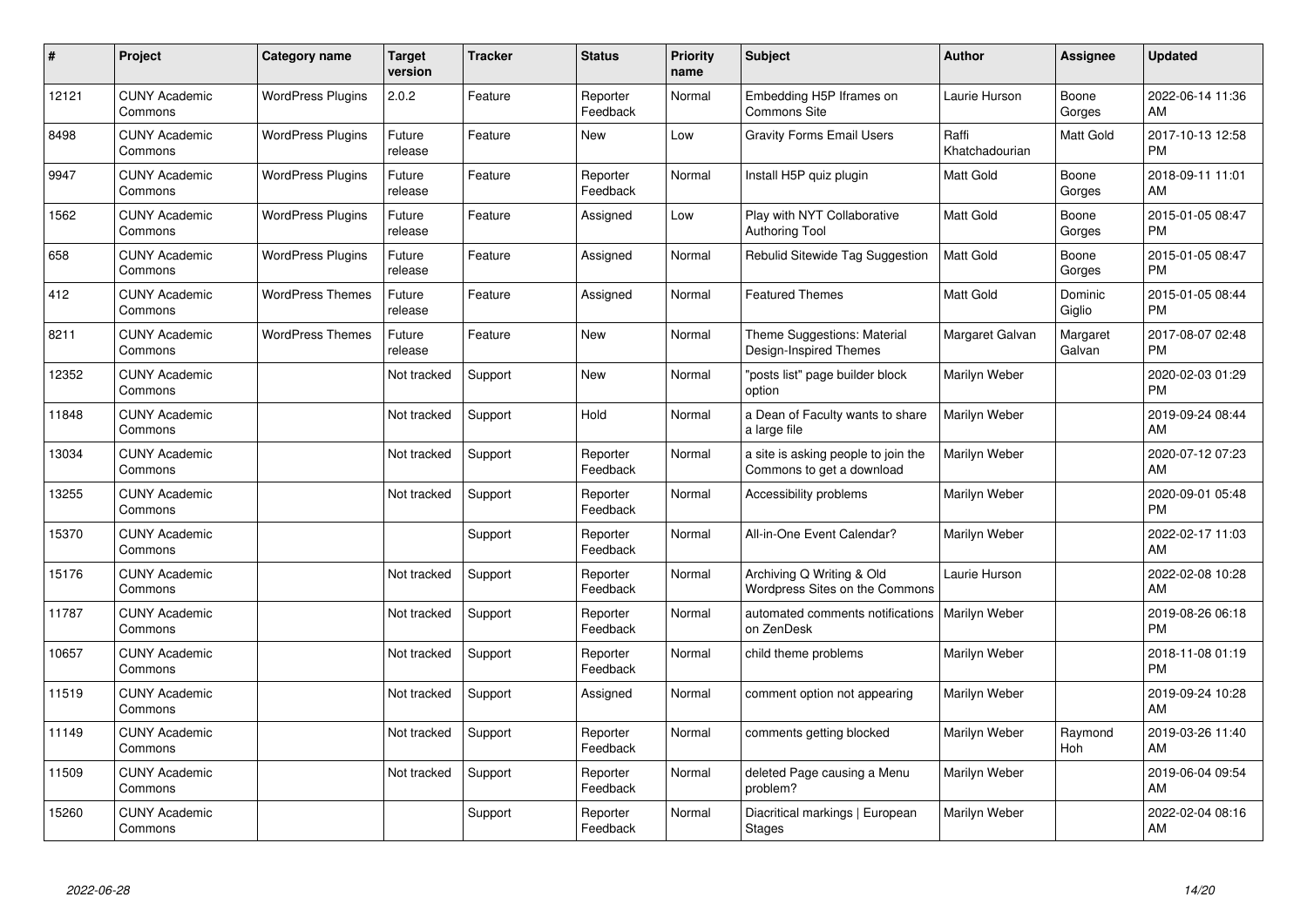| #     | Project                         | Category name | <b>Target</b><br>version | <b>Tracker</b> | <b>Status</b>        | <b>Priority</b><br>name | Subject                                                           | <b>Author</b> | <b>Assignee</b> | <b>Updated</b>                |
|-------|---------------------------------|---------------|--------------------------|----------------|----------------------|-------------------------|-------------------------------------------------------------------|---------------|-----------------|-------------------------------|
| 9207  | <b>CUNY Academic</b><br>Commons |               | Future<br>release        | Support        | Reporter<br>Feedback | Normal                  | display dashboards made in<br>Tableau?                            | Marilyn Weber | Boone<br>Gorges | 2018-04-10 10:42<br>AM        |
| 15655 | <b>CUNY Academic</b><br>Commons |               | 2.0.2                    | Support        | Reporter<br>Feedback | Normal                  | Event Aggregator plugin?                                          | Marilyn Weber |                 | 2022-06-14 11:36<br>AM        |
| 15565 | <b>CUNY Academic</b><br>Commons |               |                          | Support        | <b>New</b>           | Normal                  | Events - send updates to an email<br>listserv                     | Marilyn Weber |                 | 2022-03-10 01:06<br><b>PM</b> |
| 14398 | <b>CUNY Academic</b><br>Commons |               | Not tracked              | Support        | Reporter<br>Feedback | Normal                  | Events plug-in notification<br>problem                            | Marilyn Weber |                 | 2021-05-11 11:21<br>AM        |
| 15169 | <b>CUNY Academic</b><br>Commons |               | 2.0.2                    | Support        | Reporter<br>Feedback | Normal                  | new Prelude website zipfiles for<br>custom theme and other files. | Marilyn Weber |                 | 2022-06-14 11:36<br>AM        |
| 15045 | <b>CUNY Academic</b><br>Commons |               |                          | Support        | <b>New</b>           | Normal                  | no result for KCeL in the search<br>box on the commons            | Marilyn Weber |                 | 2021-12-10 11:29<br>AM        |
| 12004 | <b>CUNY Academic</b><br>Commons |               | Not tracked              | Support        | Reporter<br>Feedback | Normal                  | Notifications for spam blog<br>comments                           | Gina Cherry   | Raymond<br>Hoh  | 2019-11-01 12:05<br><b>PM</b> |
| 8607  | <b>CUNY Academic</b><br>Commons |               | Not tracked              | Support        | New                  | Normal                  | Paypal?                                                           | Marilyn Weber | Matt Gold       | 2018-05-15 01:37<br><b>PM</b> |
| 11771 | <b>CUNY Academic</b><br>Commons |               | Not tracked              | Support        | Reporter<br>Feedback | Normal                  | post displays in sections                                         | Marilyn Weber |                 | 2019-08-20 10:34<br>AM        |
| 14900 | <b>CUNY Academic</b><br>Commons |               | Not tracked              | Support        | Reporter<br>Feedback | Normal                  | previous theme?                                                   | Marilyn Weber |                 | 2021-10-25 10:31<br>AM        |
| 13286 | <b>CUNY Academic</b><br>Commons |               | Not tracked              | Support        | <b>New</b>           | Normal                  | problem connecting with<br>WordPress app                          | Marilyn Weber | Raymond<br>Hoh  | 2020-09-08 11:16<br>AM        |
| 15685 | <b>CUNY Academic</b><br>Commons |               |                          | Support        | <b>New</b>           | High                    | problem with chrome?                                              | Marilyn Weber |                 | 2022-04-25 03:40<br><b>PM</b> |
| 14842 | <b>CUNY Academic</b><br>Commons |               | Not tracked              | Support        | Reporter<br>Feedback | Normal                  | Question about widgets and block<br>editor                        | Gina Cherry   |                 | 2021-10-06 03:01<br><b>PM</b> |
| 16110 | <b>CUNY Academic</b><br>Commons |               |                          | Support        | Reporter<br>Feedback | Normal                  | remove Creative Commons<br>license from pages?                    | Marilyn Weber | Raymond<br>Hoh  | 2022-05-17 06:11<br>PM        |
| 16099 | <b>CUNY Academic</b><br>Commons |               |                          | Support        | Reporter<br>Feedback | Normal                  | request for Newsletter Glue                                       | Marilyn Weber |                 | 2022-05-13 12:14<br><b>PM</b> |
| 12484 | <b>CUNY Academic</b><br>Commons |               | Not tracked              | Support        | Reporter<br>Feedback | Normal                  | Sign up Code for COIL Course<br>starting in March                 | Laurie Hurson | Matt Gold       | 2020-03-02 02:26<br><b>PM</b> |
| 12328 | <b>CUNY Academic</b><br>Commons |               | Not tracked              | Support        | <b>New</b>           | Normal                  | Sign up Code for Non-CUNY<br>Faculty                              | Laurie Hurson |                 | 2020-01-28 10:25<br>AM        |
| 15816 | <b>CUNY Academic</b><br>Commons |               | Not tracked              | Support        | <b>New</b>           | Normal                  | slow loading at SPS                                               | Marilyn Weber |                 | 2022-04-05 01:26<br><b>PM</b> |
| 14784 | <b>CUNY Academic</b><br>Commons |               |                          | Support        | Reporter<br>Feedback | Normal                  | User report of logo problem when<br>using Customizer theme        | Marilyn Weber |                 | 2021-09-17 10:25<br>AM        |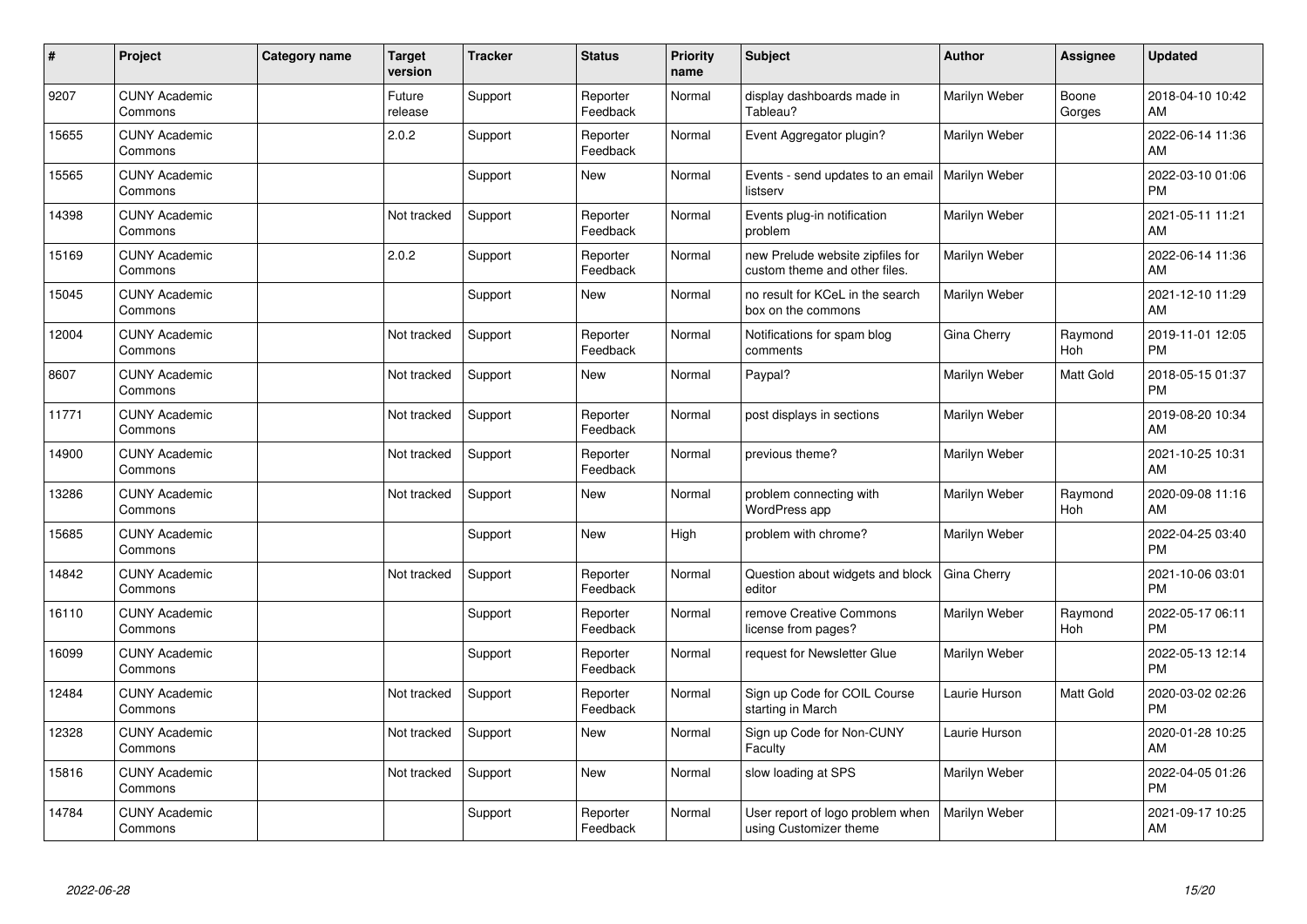| #     | Project                         | Category name             | <b>Target</b><br>version | <b>Tracker</b> | <b>Status</b>                       | <b>Priority</b><br>name | <b>Subject</b>                                                    | <b>Author</b>    | <b>Assignee</b>       | <b>Updated</b>                |
|-------|---------------------------------|---------------------------|--------------------------|----------------|-------------------------------------|-------------------------|-------------------------------------------------------------------|------------------|-----------------------|-------------------------------|
| 14538 | <b>CUNY Academic</b><br>Commons |                           | Not tracked              | Support        | Reporter<br>Feedback                | Normal                  | <b>Weebly To Commons</b>                                          | Laurie Hurson    |                       | 2021-09-14 10:47<br>AM        |
| 10839 | <b>CUNY Academic</b><br>Commons | About page                | Not tracked              | Support        | New                                 | Normal                  | <b>Mission Statement Needs</b><br>Revision                        | scott voth       | <b>Matt Gold</b>      | 2018-12-26 10:58<br>AM        |
| 4070  | <b>CUNY Academic</b><br>Commons | Analytics                 | Not tracked              | Support        | Assigned                            | Normal                  | Request for JITP site analytics                                   | Matt Gold        | Seth Persons          | 2016-02-23 03:09<br><b>PM</b> |
| 12350 | <b>CUNY Academic</b><br>Commons | <b>Blogs (BuddyPress)</b> | Not tracked              | Support        | Reporter<br>Feedback                | Normal                  | URL creation problem                                              | Marilyn Weber    |                       | 2020-02-03 11:27<br>AM        |
| 14994 | <b>CUNY Academic</b><br>Commons | cdev.gc.cuny.edu          | Not tracked              | Support        | In Progress                         | Normal                  | Clear Cache on CDEV                                               | scott voth       | Raymond<br>Hoh        | 2021-12-07 03:51<br><b>PM</b> |
| 10982 | <b>CUNY Academic</b><br>Commons | Domain Mapping            | Not tracked              | Support        | Reporter<br>Feedback                | Normal                  | <b>CNAME</b> question                                             | scott voth       |                       | 2019-01-22 04:29<br><b>PM</b> |
| 11493 | <b>CUNY Academic</b><br>Commons | Domain Mapping            | Not tracked              | Support        | Reporter<br>Feedback                | Normal                  | Domain Mapping Request - Talia<br>Schaffer                        | scott voth       | <b>Matt Gold</b>      | 2019-08-06 08:39<br>AM        |
| 11883 | <b>CUNY Academic</b><br>Commons | Help/Codex                | Not tracked              | Support        | <b>New</b>                          | Normal                  | Need Embedding Help Page<br>Update (Tableau)                      | Anthony Wheeler  | scott voth            | 2019-09-24 08:49<br>AM        |
| 12382 | <b>CUNY Academic</b><br>Commons | Membership                | Not tracked              | Support        | <b>New</b>                          | Normal                  | Email request change                                              | Marilyn Weber    | Marilyn<br>Weber      | 2020-02-06 12:56<br><b>PM</b> |
| 11496 | <b>CUNY Academic</b><br>Commons | <b>Public Portfolio</b>   | 1.15.2                   | Support        | <b>New</b>                          | Normal                  | Replace Twitter Icon on Member<br>Portfolio page                  | scott voth       | Boone<br>Gorges       | 2019-06-06 01:03<br><b>PM</b> |
| 12247 | <b>CUNY Academic</b><br>Commons | Publicity                 | Not tracked              | Support        | <b>New</b>                          | Normal                  | Screenshot of First Commons<br>Homepage                           | scott voth       | scott voth            | 2020-01-14 12:08<br><b>PM</b> |
| 10273 | <b>CUNY Academic</b><br>Commons | Registration              | Not tracked              | Support        | Reporter<br>Feedback                | Normal                  | users combining CF and campus<br>address                          | Marilyn Weber    |                       | 2019-09-18 10:58<br>AM        |
| 9729  | <b>CUNY Academic</b><br>Commons | <b>SEO</b>                | Not tracked              | Support        | <b>New</b>                          | Normal                  | 503 Errors showing on<br>newlaborforum.cuny.edu                   | Diane Krauthamer | Raymond<br>Hoh        | 2018-05-22 04:48<br><b>PM</b> |
| 16291 | <b>CUNY Academic</b><br>Commons | Site cloning              | 2.0.2                    | Support        | Staged for<br>Production<br>Release | Normal                  | Images coming up blank in Media<br>Library                        | Marilyn Weber    | Raymond<br>Hoh        | 2022-06-23 08:28<br><b>PM</b> |
| 13975 | <b>CUNY Academic</b><br>Commons | Social Paper              | Not tracked              | Support        | Reporter<br>Feedback                | Normal                  | can't approve comments on Social   Marilyn Weber<br>Paper paper   |                  |                       | 2021-02-12 09:33<br>AM        |
| 14439 | <b>CUNY Academic</b><br>Commons | Spam/Spam<br>Prevention   | 2.0.2                    | Support        | Assigned                            | Normal                  | Aprroved comments held for<br>moderation                          | Laurie Hurson    | Raymond<br><b>Hoh</b> | 2022-06-14 11:36<br>AM        |
| 9941  | <b>CUNY Academic</b><br>Commons | Wiki                      | Not tracked              | Support        | Assigned                            | Normal                  | Wiki functionality                                                | <b>Matt Gold</b> | Boone<br>Gorges       | 2018-06-26 10:57<br>AM        |
| 15978 | <b>CUNY Academic</b><br>Commons | WordPress - Media         | 2.0.2                    | Support        | Reporter<br>Feedback                | Normal                  | tex files?                                                        | Marilyn Weber    | Raymond<br><b>Hoh</b> | 2022-06-14 11:36<br>AM        |
| 11449 | <b>CUNY Academic</b><br>Commons | WordPress - Media         | Not tracked              | Support        | Reporter<br>Feedback                | Normal                  | Cloning Media Library for JITP<br>from Staging to Production Site | Patrick DeDauw   | Boone<br>Gorges       | 2019-05-13 12:00<br><b>PM</b> |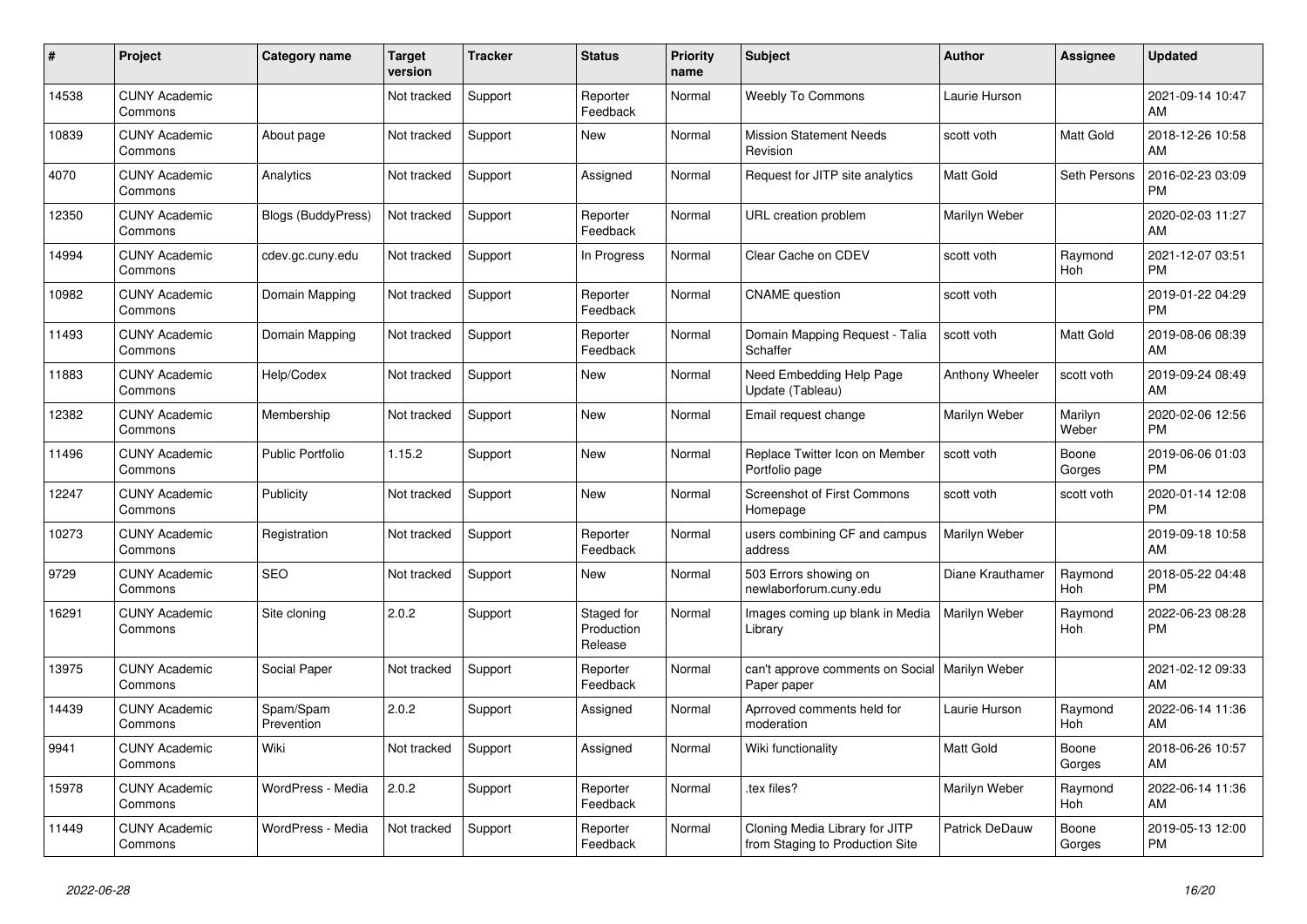| #     | Project                         | <b>Category name</b>     | <b>Target</b><br>version | <b>Tracker</b> | <b>Status</b>        | <b>Priority</b><br>name | <b>Subject</b>                                                                            | Author           | <b>Assignee</b>     | <b>Updated</b>                |
|-------|---------------------------------|--------------------------|--------------------------|----------------|----------------------|-------------------------|-------------------------------------------------------------------------------------------|------------------|---------------------|-------------------------------|
| 11386 | <b>CUNY Academic</b><br>Commons | WordPress - Media        | Not tracked              | Support        | Reporter<br>Feedback | Normal                  | disappearing images                                                                       | scott voth       | Boone<br>Gorges     | 2019-05-14 10:32<br>AM        |
| 14983 | <b>CUNY Academic</b><br>Commons | WordPress (misc)         | Not tracked              | Support        | Reporter<br>Feedback | Normal                  | "Read More" tag not working                                                               | Rebecca Krisel   | Raymond<br>Hoh      | 2021-11-23 01:17<br>PM        |
| 11624 | <b>CUNY Academic</b><br>Commons | WordPress (misc)         | Not tracked              | Support        | New                  | Normal                  | Change pages into posts or swap<br>database for a Commons site?                           | Stephen Klein    | Raymond<br>Hoh      | 2019-07-09 11:04<br>AM        |
| 636   | <b>CUNY Academic</b><br>Commons | WordPress (misc)         | Not tracked              | Support        | Assigned             | Normal                  | Create Lynda.com-like Table of<br><b>Contents for Prospective Tutorial</b><br>Screencasts | Matt Gold        | scott voth          | 2016-02-23 03:12<br><b>PM</b> |
| 14074 | <b>CUNY Academic</b><br>Commons | WordPress (misc)         | Not tracked              | Support        | Reporter<br>Feedback | Normal                  | page password protection<br>problem                                                       | Marilyn Weber    |                     | 2021-03-02 11:03<br>AM        |
| 15767 | <b>CUNY Academic</b><br>Commons | WordPress (misc)         |                          | Support        | New                  | Normal                  | Site loading slowly                                                                       | scott voth       | Boone<br>Gorges     | 2022-04-04 08:56<br><b>PM</b> |
| 2175  | <b>CUNY Academic</b><br>Commons | WordPress (misc)         | Not tracked              | Support        | Assigned             | Normal                  | Subscibe 2 vs. Jetpack<br>subscription options                                            | local admin      | <b>Matt Gold</b>    | 2016-01-26 04:58<br><b>PM</b> |
| 12741 | <b>CUNY Academic</b><br>Commons | <b>WordPress Plugins</b> | Not tracked              | Support        | Reporter<br>Feedback | Normal                  | Tableau Public Viz Block                                                                  | Marilyn Weber    | Raymond<br>Hoh      | 2020-05-12 11:00<br>AM        |
| 9211  | <b>CUNY Academic</b><br>Commons | <b>WordPress Plugins</b> | Future<br>release        | Support        | Reporter<br>Feedback | Normal                  | Auto-Role Setting in Forum Plugin<br><b>Causing Some Confusion</b>                        | Luke Waltzer     | Boone<br>Gorges     | 2018-03-13 11:44<br>AM        |
| 13946 | <b>CUNY Academic</b><br>Commons | <b>WordPress Plugins</b> | 2.1.0                    | Support        | Assigned             | Normal                  | Custom Embed handler For<br>OneDrive files                                                | scott voth       | Raymond<br>Hoh      | 2022-05-26 10:46<br>AM        |
| 11788 | <b>CUNY Academic</b><br>Commons | <b>WordPress Plugins</b> | Future<br>release        | Support        | Reporter<br>Feedback | Normal                  | Plugin Request - Browse Aloud                                                             | scott voth       |                     | 2019-09-24 08:42<br>AM        |
| 5826  | <b>CUNY Academic</b><br>Commons | <b>WordPress Plugins</b> | Future<br>release        | Support        | Reporter<br>Feedback | Normal                  | <b>Remove Subscription Options</b><br>plugin from directory                               | Sarah Morgano    | Sarah<br>Morgano    | 2016-10-21 04:14<br>PM        |
| 11545 | <b>CUNY Academic</b><br>Commons | <b>WordPress Plugins</b> | Not tracked              | Support        | New                  | Normal                  | Twitter searches in WordPress                                                             | Gina Cherry      | Matt Gold           | 2019-09-23 01:03<br><b>PM</b> |
| 3492  | <b>CUNY Academic</b><br>Commons | <b>WordPress Themes</b>  | Future<br>release        | Support        | Assigned             | Normal                  | Add CBOX theme to the<br>Commons                                                          | scott voth       | Raymond<br>Hoh      | 2014-10-08 05:55<br>PM        |
| 14911 | <b>CUNY Academic</b><br>Commons | <b>WordPress Themes</b>  | Not tracked              | Support        | New                  | Normal                  | Twentytwentyone theme                                                                     | Marilyn Weber    |                     | 2021-10-28 10:37<br>AM        |
| 4986  | <b>CUNY Academic</b><br>Commons | ZenDesk                  | Not tracked              | Support        | Assigned             | Normal                  | Prepare documentation for<br>Zendesk re web widget                                        | <b>Matt Gold</b> | Samantha<br>Raddatz | 2016-02-25 03:09<br><b>PM</b> |
| 2666  | <b>CUNY Academic</b><br>Commons | About page               | Not tracked              | Documentation  | Assigned             | Normal                  | <b>Update About Text</b>                                                                  | Chris Stein      | Luke Waltzer        | 2016-03-04 11:19<br>AM        |
| 3524  | <b>CUNY Academic</b><br>Commons | Documentation            | Not tracked              | Documentation  | Assigned             | Normal                  | Post describing all you can do<br>when starting up a new<br>blog/group                    | Matt Gold        | scott voth          | 2014-10-04 12:56<br><b>PM</b> |
| 12392 | <b>CUNY Academic</b><br>Commons | Help/Codex               | Not tracked              | Documentation  | New                  | Normal                  | <b>Updates to Common Commons</b><br>Questions on Help Page                                | scott voth       | Margaret<br>Galvan  | 2020-02-11 10:53<br>AM        |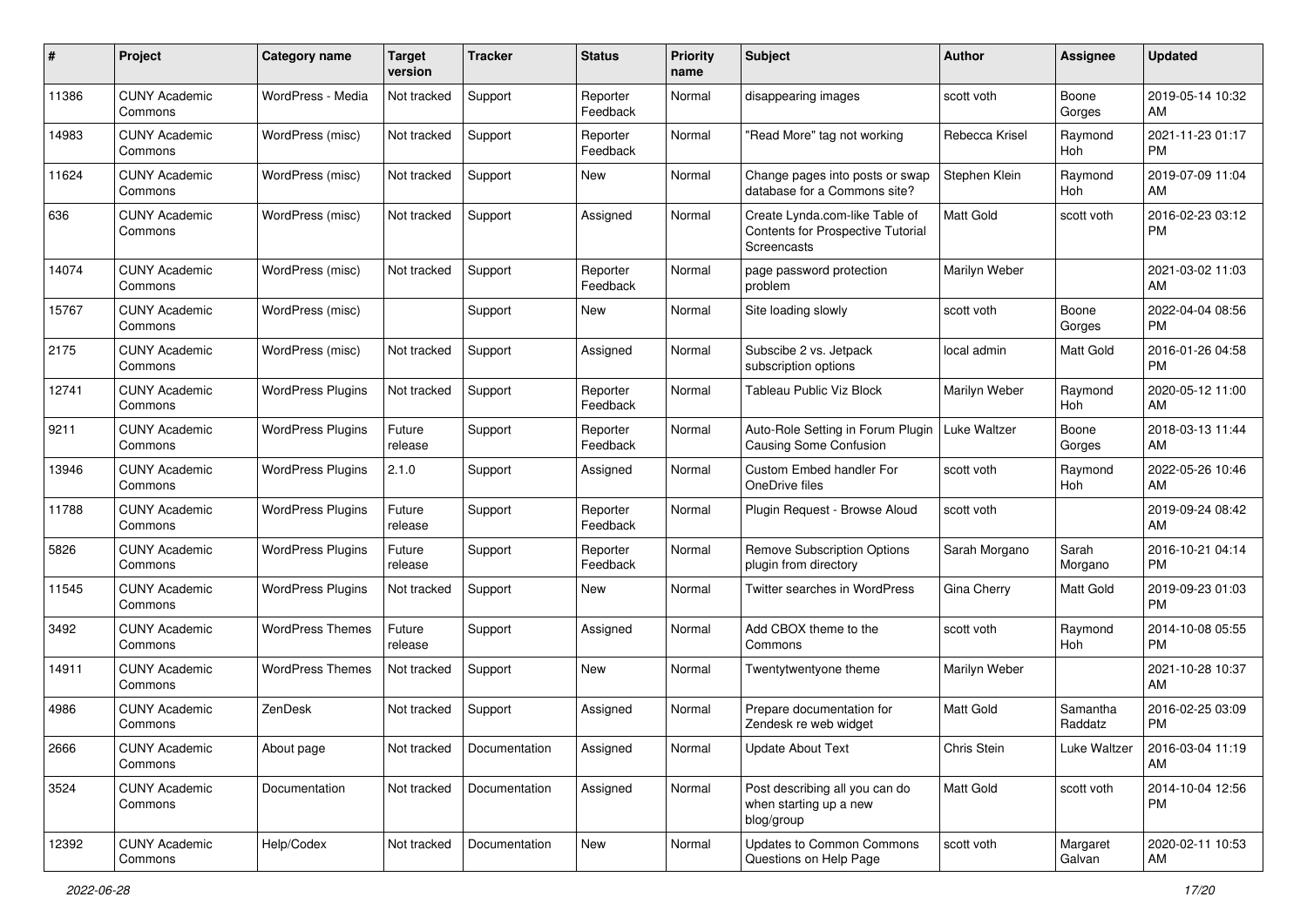| #     | Project                         | <b>Category name</b>   | <b>Target</b><br>version | <b>Tracker</b> | <b>Status</b>        | <b>Priority</b><br>name | <b>Subject</b>                                                                       | Author           | <b>Assignee</b>     | <b>Updated</b>                |
|-------|---------------------------------|------------------------|--------------------------|----------------|----------------------|-------------------------|--------------------------------------------------------------------------------------|------------------|---------------------|-------------------------------|
| 3565  | <b>CUNY Academic</b><br>Commons | My Commons             | Not tracked              | Documentation  | <b>New</b>           | Normal                  | Load Newest inconsistencies                                                          | Chris Stein      | scott voth          | 2015-11-09 01:16<br><b>PM</b> |
| 8666  | <b>CUNY Academic</b><br>Commons | Teaching               | Not tracked              | Documentation  | Assigned             | Normal                  | Create Teaching on the<br>Commons Resource Page                                      | <b>Matt Gold</b> | Laurie Hurson       | 2019-09-23 03:16<br>PM        |
| 9015  | <b>CUNY Academic</b><br>Commons | Groups (misc)          | Not tracked              | Outreach       | Assigned             | Normal                  | Email group admins the email<br>addresses of their groups                            | Matt Gold        | Matt Gold           | 2018-01-02 09:54<br>AM        |
| 3369  | <b>CUNY Academic</b><br>Commons | Reply By Email         | Not tracked              | Outreach       | Hold                 | Normal                  | Release reply by email to WP<br>plugin directory                                     | <b>Matt Gold</b> | Raymond<br>Hoh      | 2016-03-01 12:46<br><b>PM</b> |
| 14504 | <b>CUNY Academic</b><br>Commons |                        | Not tracked              | Publicity      | Reporter<br>Feedback | Normal                  | Adding showcases to home page<br>menu                                                | Laurie Hurson    | Boone<br>Gorges     | 2022-01-19 03:26<br><b>PM</b> |
| 11393 | <b>CUNY Academic</b><br>Commons |                        | Not tracked              | Publicity      | New                  | Normal                  | After 1.15 release, ceate a hero<br>slide and post about adding a site<br>to a group | scott voth       | Patrick<br>Sweeney  | 2019-05-14 10:32<br>AM        |
| 6665  | <b>CUNY Academic</b><br>Commons |                        | Not tracked              | Publicity      | New                  | Normal                  | Dead Link in 1.10 announcement<br>post                                               | Paige Dupont     | Stephen Real        | 2016-12-01 03:11<br><b>PM</b> |
| 14475 | <b>CUNY Academic</b><br>Commons |                        | Not tracked              | Publicity      | New                  | Normal                  | OER Showcase Page                                                                    | Laurie Hurson    | Laurie Hurson       | 2021-09-14 10:46<br>AM        |
| 2612  | <b>CUNY Academic</b><br>Commons |                        | Not tracked              | Publicity      | Assigned             | Normal                  | Pinterest site for the Commons                                                       | local admin      | Sarah<br>Morgano    | 2016-03-04 11:19<br>AM        |
| 5298  | <b>CUNY Academic</b><br>Commons |                        | Not tracked              | Publicity      | <b>New</b>           | Normal                  | Survey Pop-Up Text                                                                   | Samantha Raddatz | Samantha<br>Raddatz | 2016-03-22 12:27<br><b>PM</b> |
| 3509  | <b>CUNY Academic</b><br>Commons | Publicity              | 1.7                      | Publicity      | <b>New</b>           | Normal                  | Create 1.7 digital signage imagery                                                   | Micki Kaufman    | Marilyn<br>Weber    | 2014-10-01 12:40<br><b>PM</b> |
| 6014  | <b>CUNY Academic</b><br>Commons | Publicity              | Future<br>release        | Publicity      | Reporter<br>Feedback | Normal                  | Google search listing                                                                | Matt Gold        | Boone<br>Gorges     | 2016-09-21 03:48<br><b>PM</b> |
| 3510  | <b>CUNY Academic</b><br>Commons | Publicity              | 1.7                      | Publicity      | Assigned             | Normal                  | Post on the News Blog re: 'My<br>Commons'                                            | Micki Kaufman    | Sarah<br>Morgano    | 2014-10-15 11:18<br>AM        |
| 3506  | <b>CUNY Academic</b><br>Commons | Publicity              | 1.7                      | Publicity      | <b>New</b>           | Normal                  | Prepare 1.7 email messaging                                                          | Micki Kaufman    | Micki<br>Kaufman    | 2014-10-01 12:36<br><b>PM</b> |
| 3511  | <b>CUNY Academic</b><br>Commons | Publicity              | 1.7                      | Publicity      | Assigned             | Normal                  | Social media for 1.7                                                                 | Micki Kaufman    | Sarah<br>Morgano    | 2014-10-14 03:32<br><b>PM</b> |
| 4235  | <b>CUNY Academic</b><br>Commons |                        | Not tracked              | Design/UX      | Assigned             | Normal                  | Explore user experience around<br>comments on forum topics vs<br>docs                | Matt Gold        | Samantha<br>Raddatz | 2015-07-21 10:23<br>AM        |
| 15210 | <b>CUNY Academic</b><br>Commons | Analytics              | Not tracked              | Design/UX      | New                  | Normal                  | Google Analytics improvements                                                        | Colin McDonald   | Boone<br>Gorges     | 2022-05-24 10:47<br>AM        |
| 7624  | <b>CUNY Academic</b><br>Commons | BuddyPress (misc)      | Future<br>release        | Design/UX      | New                  | Normal                  | <b>BP Notifications</b>                                                              | Luke Waltzer     | Paige Dupont        | 2017-02-08 10:43<br><b>PM</b> |
| 4226  | <b>CUNY Academic</b><br>Commons | <b>BuddyPress Docs</b> | Future<br>release        | Design/UX      | New                  | Normal                  | Add option to connect a Doc with<br>a Group                                          | Samantha Raddatz | Samantha<br>Raddatz | 2015-09-09 04:08<br>PM        |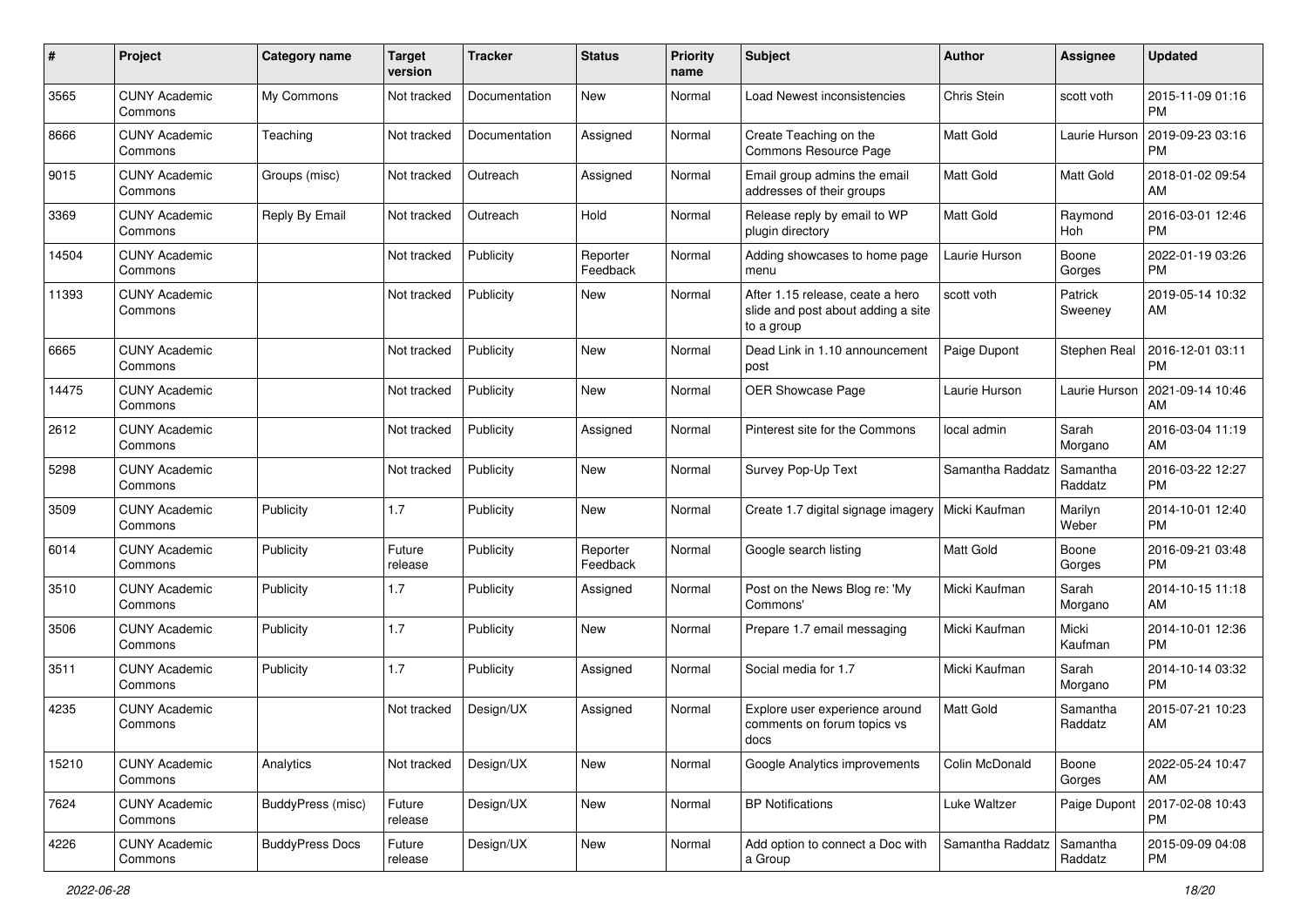| #     | Project                         | Category name               | Target<br>version | <b>Tracker</b> | <b>Status</b> | <b>Priority</b><br>name | <b>Subject</b>                                                     | Author                  | <b>Assignee</b>     | <b>Updated</b>                |
|-------|---------------------------------|-----------------------------|-------------------|----------------|---------------|-------------------------|--------------------------------------------------------------------|-------------------------|---------------------|-------------------------------|
| 4027  | <b>CUNY Academic</b><br>Commons | Commons In A Box            | Not tracked       | Design/UX      | Assigned      | Normal                  | Usability review of CBOX update<br>procedures                      | <b>Matt Gold</b>        | Samantha<br>Raddatz | 2015-05-11 06:36<br><b>PM</b> |
| 10439 | <b>CUNY Academic</b><br>Commons | Design                      | 2.1.0             | Design/UX      | <b>New</b>    | Normal                  | <b>Create Style Guide for Commons</b>                              | Sonja Leix              | Sara Cannon         | 2022-06-28 01:43<br><b>PM</b> |
| 860   | <b>CUNY Academic</b><br>Commons | Design                      | Future<br>release | Design/UX      | Assigned      | Normal                  | <b>Standardize Button Treatment</b><br>Across the Commons          | Chris Stein             | Chris Stein         | 2014-05-01 09:45<br>AM        |
| 4225  | <b>CUNY Academic</b><br>Commons | DiRT Integration            | Future<br>release | Design/UX      | <b>New</b>    | Normal                  | Add information to DIRT page (in<br>Create a Group)                | Samantha Raddatz        | Matt Gold           | 2015-06-26 03:14<br><b>PM</b> |
| 4592  | <b>CUNY Academic</b><br>Commons | Events                      | Future<br>release | Design/UX      | <b>New</b>    | Normal                  | Event Creation - Venue Dropdown   Samantha Raddatz<br>Slow         |                         | Boone<br>Gorges     | 2015-09-14 04:56<br><b>PM</b> |
| 4903  | <b>CUNY Academic</b><br>Commons | Events                      | Future<br>release | Design/UX      | Assigned      | Normal                  | Improving visual appearance of<br>event calendars                  | Matt Gold               | Boone<br>Gorges     | 2016-10-13 11:51<br>AM        |
| 4221  | <b>CUNY Academic</b><br>Commons | Group Forums                | Future<br>release | Design/UX      | Assigned      | Normal                  | Add 'Number of Posts' display<br>option to Forum page              | Samantha Raddatz        | Samantha<br>Raddatz | 2015-06-26 02:21<br><b>PM</b> |
| 6392  | <b>CUNY Academic</b><br>Commons | Group Forums                | Future<br>release | Design/UX      | Assigned      | Low                     | <b>Composition/Preview Panes in</b><br>Forum Posts                 | Luke Waltzer            | Paige Dupont        | 2016-10-21 04:26<br><b>PM</b> |
| 3059  | <b>CUNY Academic</b><br>Commons | Group Forums                | Future<br>release | Design/UX      | <b>New</b>    | Normal                  | Forum Post Permissable Content<br><b>Explanatory Text</b>          | Chris Stein             | Chris Stein         | 2015-04-02 11:27<br>AM        |
| 10580 | <b>CUNY Academic</b><br>Commons | Information<br>Architecture | Future<br>release | Design/UX      | <b>New</b>    | Normal                  | Primary nav item review                                            | Boone Gorges            | Sara Cannon         | 2022-06-28 01:29<br><b>PM</b> |
| 3577  | <b>CUNY Academic</b><br>Commons | My Commons                  | Future<br>release | Design/UX      | Assigned      | Normal                  | Replies to items in My Commons                                     | Matt Gold               | Raymond<br>Hoh      | 2015-04-09 05:19<br><b>PM</b> |
| 4404  | <b>CUNY Academic</b><br>Commons | <b>Public Portfolio</b>     | Future<br>release | Design/UX      | Assigned      | Normal                  | Change color of permissions info<br>on portfolio editing interface | Matt Gold               | Samantha<br>Raddatz | 2015-08-11 05:28<br><b>PM</b> |
| 4253  | <b>CUNY Academic</b><br>Commons | <b>Public Portfolio</b>     | Future<br>release | Design/UX      | <b>New</b>    | Normal                  | Encourage users to add portfolio<br>content                        | Samantha Raddatz        | Samantha<br>Raddatz | 2015-07-07 11:32<br>AM        |
| 4622  | <b>CUNY Academic</b><br>Commons | <b>Public Portfolio</b>     | Future<br>release | Design/UX      | New           | Normal                  | <b>Profile Visibility Settings</b>                                 | Samantha Raddatz        | Samantha<br>Raddatz | 2015-09-21 12:18<br><b>PM</b> |
| 5182  | <b>CUNY Academic</b><br>Commons | Social Paper                | Future<br>release | Design/UX      | <b>New</b>    | Normal                  | 'Publishing" a private paper on<br>social paper?                   | Raffi<br>Khatchadourian | Boone<br>Gorges     | 2016-10-13 04:12<br><b>PM</b> |
| 5183  | <b>CUNY Academic</b><br>Commons | Social Paper                | Future<br>release | Design/UX      | <b>New</b>    | Normal                  | Creating a new paper when<br>viewing an existing paper             | Raffi<br>Khatchadourian | Samantha<br>Raddatz | 2016-02-02 12:09<br><b>PM</b> |
| 4222  | <b>CUNY Academic</b><br>Commons | User Experience             | Future<br>release | Design/UX      | New           | Normal                  | Add information to 'Delete<br>Account' page                        | Samantha Raddatz        | scott voth          | 2015-06-26 11:35<br>AM        |
| 6298  | <b>CUNY Academic</b><br>Commons | User Experience             | Not tracked       | Design/UX      | Assigned      | Normal                  | Examine data from survey                                           | <b>Matt Gold</b>        | Margaret<br>Galvan  | 2016-10-14 12:16<br><b>PM</b> |
| 11843 | <b>CUNY Academic</b><br>Commons | WordPress (misc)            | Future<br>release | Design/UX      | <b>New</b>    | Normal                  | Tweaking the Gutenberg Editor<br>Interface                         | Laurie Hurson           |                     | 2022-04-26 12:00<br>PM        |